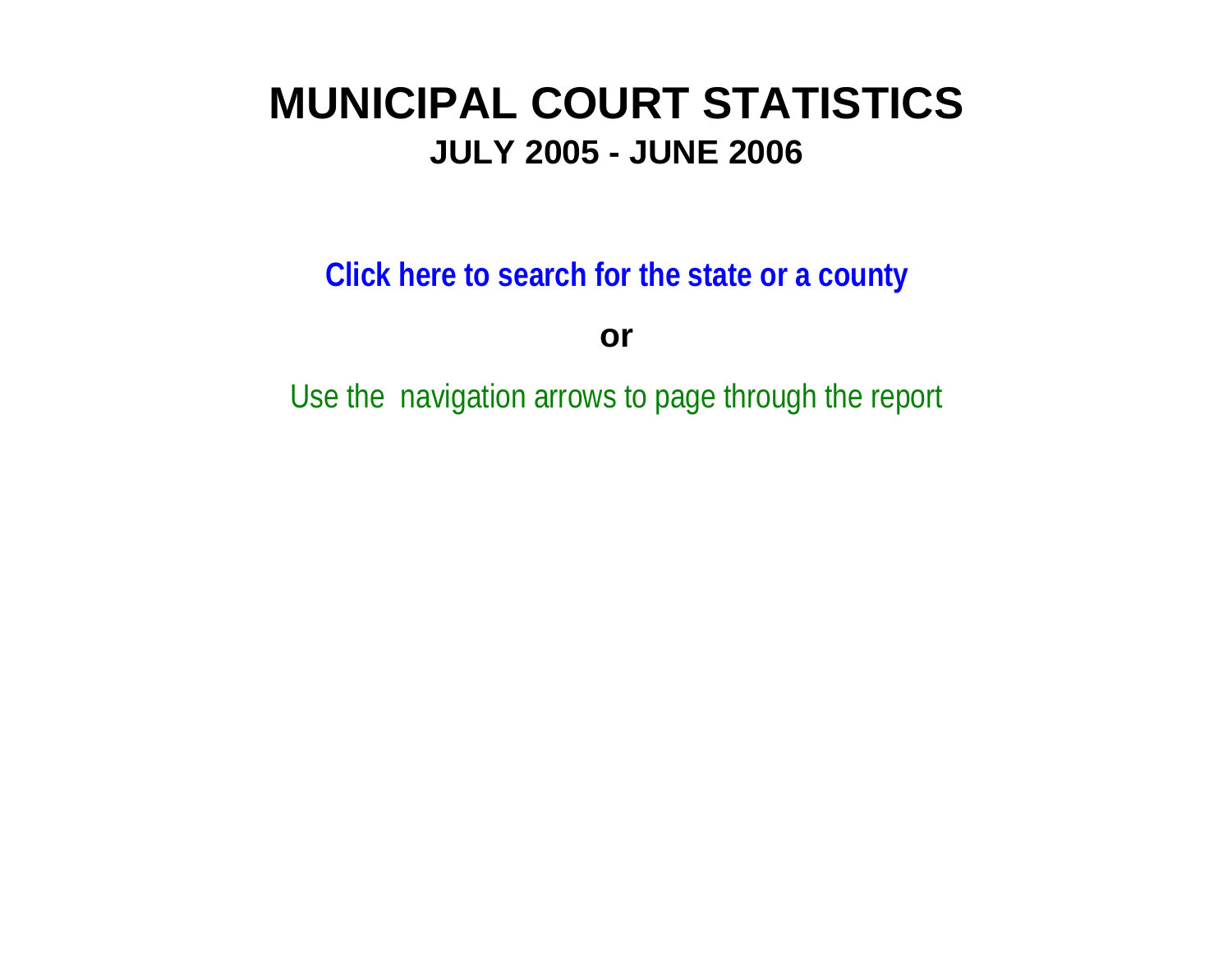## **MUNICIPAL COURT STATISTICS JULY 2005 - JUNE 2006 STATE**

|                                  |             | D.P. &    | <b>Other</b>    | <b>Criminal</b> |        | <b>Traffic</b> |           | <b>Traffic</b> | Grand           |
|----------------------------------|-------------|-----------|-----------------|-----------------|--------|----------------|-----------|----------------|-----------------|
|                                  | Indictables | P.D.P.    | <b>Criminal</b> | <b>Total</b>    | D.W.I. | (moving)       | Parking   | <b>Total</b>   | <b>Total</b>    |
| Filings                          |             |           |                 |                 |        |                |           |                |                 |
| Jul 2004 - Jun 2005              | 204,304     | 385,133   | 227,259         | 816,696         | 36,750 | 2,532,300      | 2,914,436 | 5,483,486      | 6,300,182       |
| Jul 2005 - Jun 2006              | 205,373     | 390,872   | 244,376         | 840,621         | 36,705 | 2,655,019      | 2,888,956 | 5,580,680      | 6,421,301       |
| % Change                         | 1%          | 1%        | 8%              | 3%              | 0%     | 5%             | $-1%$     | 2%             | 2%              |
| <b>Terminations</b>              |             |           |                 |                 |        |                |           |                |                 |
| Jul 2004 - Jun 2005              | 201.053     | 354,596   | 232,748         | 788,397         | 37,105 | 2,521,407      | 2,997,825 | 5,556,337      | 6,344,734       |
| Jul 2005 - Jun 2006              | 201,817     | 358,410   | 250,172         | 810,399         | 36,802 | 2,654,128      | 2,923,503 | 5,614,433      | 6,424,832       |
| % Change                         | 0%          | 1%        | 7%              | 3%              | $-1%$  | 5%             | $-2%$     | 1%             | 1%              |
| <b>Clearance</b>                 |             |           |                 |                 |        |                |           |                |                 |
| Jul 2004 - Jun 2005              | $-3,251$    | $-30,537$ | 5,489           | $-28,299$       | 355    | $-10,893$      | 83,389    | 72,851         | 44,552          |
| Jul 2005 - Jun 2006              | $-3,556$    | $-32,462$ | 5,796           | $-30,222$       | 97     | $-891$         | 34,547    | 33,753         | 3,531           |
| <b>Clearance Percent</b>         |             |           |                 |                 |        |                |           |                |                 |
| Jul 2004 - Jun 2005              | 98%         | 92%       | 102%            | 97%             | 101%   | 100%           | 103%      | 101%           | 101%            |
| Jul 2005 - Jun 2006              | 98%         | 92%       | 102%            | 96%             | 100%   | 100%           | 101%      | 101%           | 100%            |
| <b>Backlog</b>                   |             |           |                 |                 |        |                |           |                |                 |
| <b>June 2005</b>                 | 187         | 42,785    | 16,591          | 59,563          | 2,200  | 97,403         | 319,926   | 419,529        | 479,092         |
| <b>June 2006</b>                 | 246         | 40,586    | 16,022          | 56,854          | 3,000  | 103,121        | 317,563   | 423,684        | 480,538         |
| % Change                         | 32%         | $-5%$     | $-3%$           | $-5%$           | 36%    | 6%             | $-1%$     | 1%             | 0%              |
| <b>Backlog/100 Mthly Filings</b> |             |           |                 |                 |        |                |           |                |                 |
| June 2005                        | 1           | 133       | 88              | 88              | 72     | 46             | 132       | 92             | 91              |
| <b>June 2006</b>                 |             | 125       | 79              | 81              | 98     | 47             | 132       | 91             | 90 <sup>1</sup> |
| % Change                         | 31%         | $-7%$     | $-10%$          | $-7%$           | 37%    | 1%             | 0%        | $-1%$          | $-2%$           |
| <b>Backlog Percent</b>           |             |           |                 |                 |        |                |           |                |                 |
| <b>June 2005</b>                 | 22%         | 58%       | 41%             | 51%             | 35%    | 29%            | 57%       | 47%            | 47%             |
| <b>June 2006</b>                 | 30%         | 58%       | 40%             | 51%             | 43%    | 31%            | 57%       | 48%            | 48%             |
| <b>Active Pending</b>            |             |           |                 |                 |        |                |           |                |                 |
| June 2005                        | 861         | 74,275    | 40,532          | 115,668         | 6,334  | 333,873        | 558,447   | 898,654        | 1,014,322       |
| <b>June 2006</b>                 | 816         | 70,120    | 40,014          | 110,950         | 7,005  | 329,896        | 552,406   | 889,307        | 1,000,257       |
| % Change                         | $-5%$       | $-6%$     | $-1%$           | $-4%$           | 11%    | $-1%$          | $-1\%$    | $-1%$          | $-1%$           |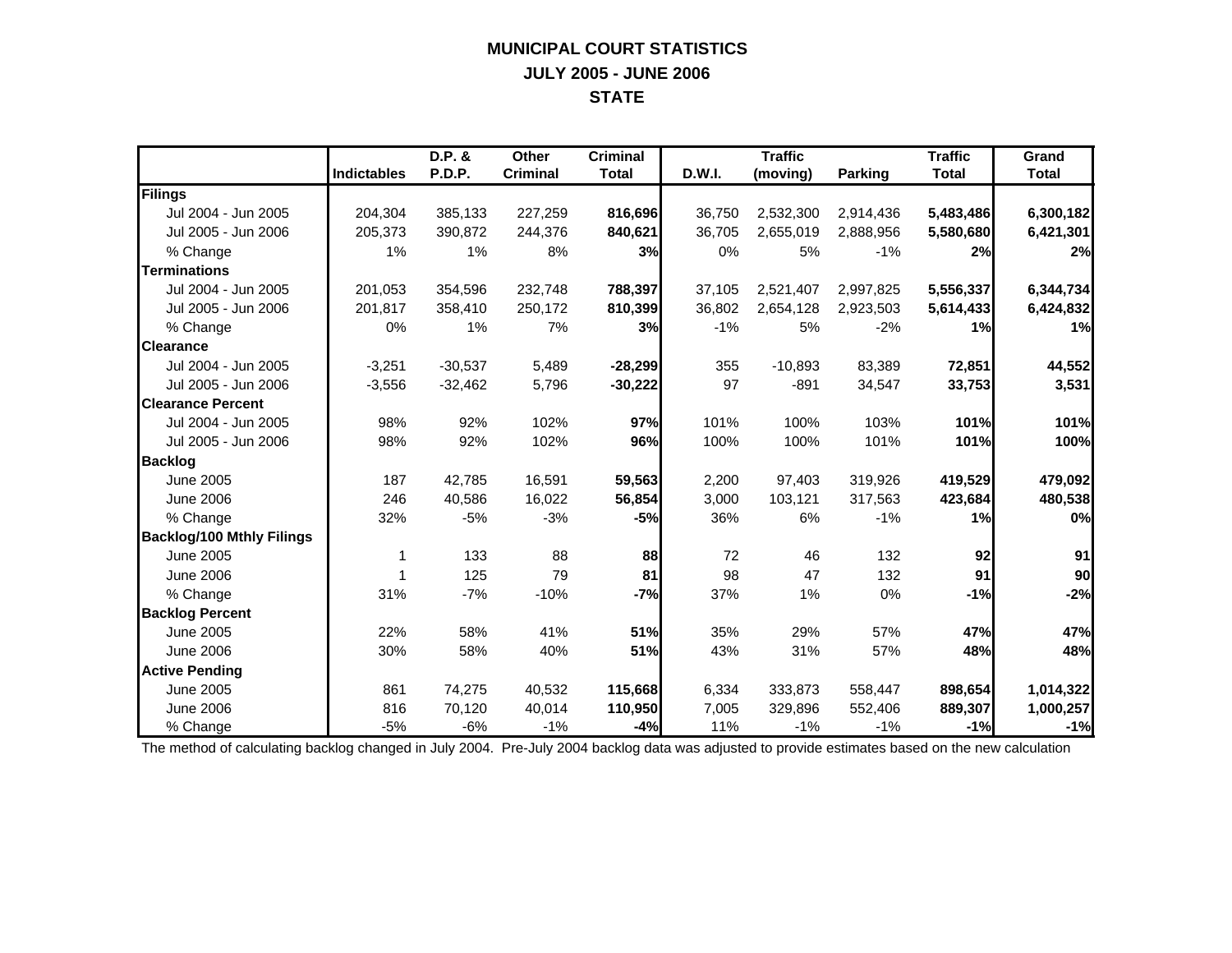## **MUNICIPAL COURT STATISTICSJULY 2005 - JUNE 2006 ATLANTIC COUNTY**

|                                  |                    | D.P. &   | Other           | <b>Criminal</b> |        | <b>Traffic</b> |                | <b>Traffic</b> | Grand        |
|----------------------------------|--------------------|----------|-----------------|-----------------|--------|----------------|----------------|----------------|--------------|
|                                  | <b>Indictables</b> | P.D.P.   | <b>Criminal</b> | <b>Total</b>    | D.W.I. | (moving)       | <b>Parking</b> | <b>Total</b>   | <b>Total</b> |
| Filings                          |                    |          |                 |                 |        |                |                |                |              |
| Jul 2004 - Jun 2005              | 11,304             | 20,319   | 6,719           | 38,342          | 2,432  | 95,044         | 32,660         | 130,136        | 168,478      |
| Jul 2005 - Jun 2006              | 11,719             | 20,269   | 4,870           | 36,858          | 2,433  | 91,402         | 28,223         | 122,058        | 158,916      |
| % Change                         | 4%                 | 0%       | $-28%$          | $-4%$           | 0%     | $-4%$          | $-14%$         | $-6%$          | $-6%$        |
| <b>Terminations</b>              |                    |          |                 |                 |        |                |                |                |              |
| Jul 2004 - Jun 2005              | 10,953             | 19,268   | 6,931           | 37,152          | 2,443  | 95,948         | 32,029         | 130,420        | 167,572      |
| Jul 2005 - Jun 2006              | 11,337             | 21,320   | 5,136           | 37,793          | 2,430  | 92,568         | 28,648         | 123,646        | 161,439      |
| % Change                         | 4%                 | 11%      | $-26%$          | 2%              | $-1%$  | $-4%$          | $-11%$         | $-5%$          | $-4%$        |
| <b>Clearance</b>                 |                    |          |                 |                 |        |                |                |                |              |
| Jul 2004 - Jun 2005              | $-351$             | $-1,051$ | 212             | $-1,190$        | 11     | 904            | $-631$         | 284            | $-906$       |
| Jul 2005 - Jun 2006              | $-382$             | 1,051    | 266             | 935             | $-3$   | 1,166          | 425            | 1,588          | 2,523        |
| <b>Clearance Percent</b>         |                    |          |                 |                 |        |                |                |                |              |
| Jul 2004 - Jun 2005              | 97%                | 95%      | 103%            | 97%             | 100%   | 101%           | 98%            | 100%           | 99%          |
| Jul 2005 - Jun 2006              | 97%                | 105%     | 105%            | 103%            | 100%   | 101%           | 102%           | 101%           | 102%         |
| <b>Backlog</b>                   |                    |          |                 |                 |        |                |                |                |              |
| <b>June 2005</b>                 | $\mathbf 1$        | 1,403    | 284             | 1,688           | 78     | 1,790          | 1,319          | 3,187          | 4,875        |
| <b>June 2006</b>                 | 4                  | 1,119    | 224             | 1,347           | 98     | 1,371          | 2,089          | 3,558          | 4,905        |
| % Change                         | 300%               | $-20%$   | $-21%$          | $-20%$          | 26%    | $-23%$         | 58%            | 12%            | 1%           |
| <b>Backlog/100 Mthly Filings</b> |                    |          |                 |                 |        |                |                |                |              |
| June 2005                        | 0                  | 83       | 51              | 53              | 38     | 23             | 48             | 29             | 35           |
| <b>June 2006</b>                 | $\Omega$           | 66       | 55              | 44              | 48     | 18             | 89             | 35             | 37           |
| % Change                         | 286%               | $-20%$   | 9%              | $-17%$          | 26%    | $-20%$         | 83%            | 19%            | 7%           |
| <b>Backlog Percent</b>           |                    |          |                 |                 |        |                |                |                |              |
| <b>June 2005</b>                 | 3%                 | 42%      | 35%             | 41%             | 25%    | 19%            | 35%            | 23%            | 27%          |
| <b>June 2006</b>                 | 9%                 | 44%      | 34%             | 41%             | 27%    | 16%            | 50%            | 27%            | 30%          |
| <b>Active Pending</b>            |                    |          |                 |                 |        |                |                |                |              |
| June 2005                        | 39                 | 3,315    | 809             | 4,163           | 306    | 9,574          | 3,766          | 13,646         | 17,809       |
| <b>June 2006</b>                 | 44                 | 2,572    | 666             | 3,282           | 366    | 8,757          | 4,216          | 13,339         | 16,621       |
| % Change                         | 13%                | $-22%$   | $-18%$          | $-21%$          | 20%    | $-9%$          | 12%            | $-2%$          | $-7%$        |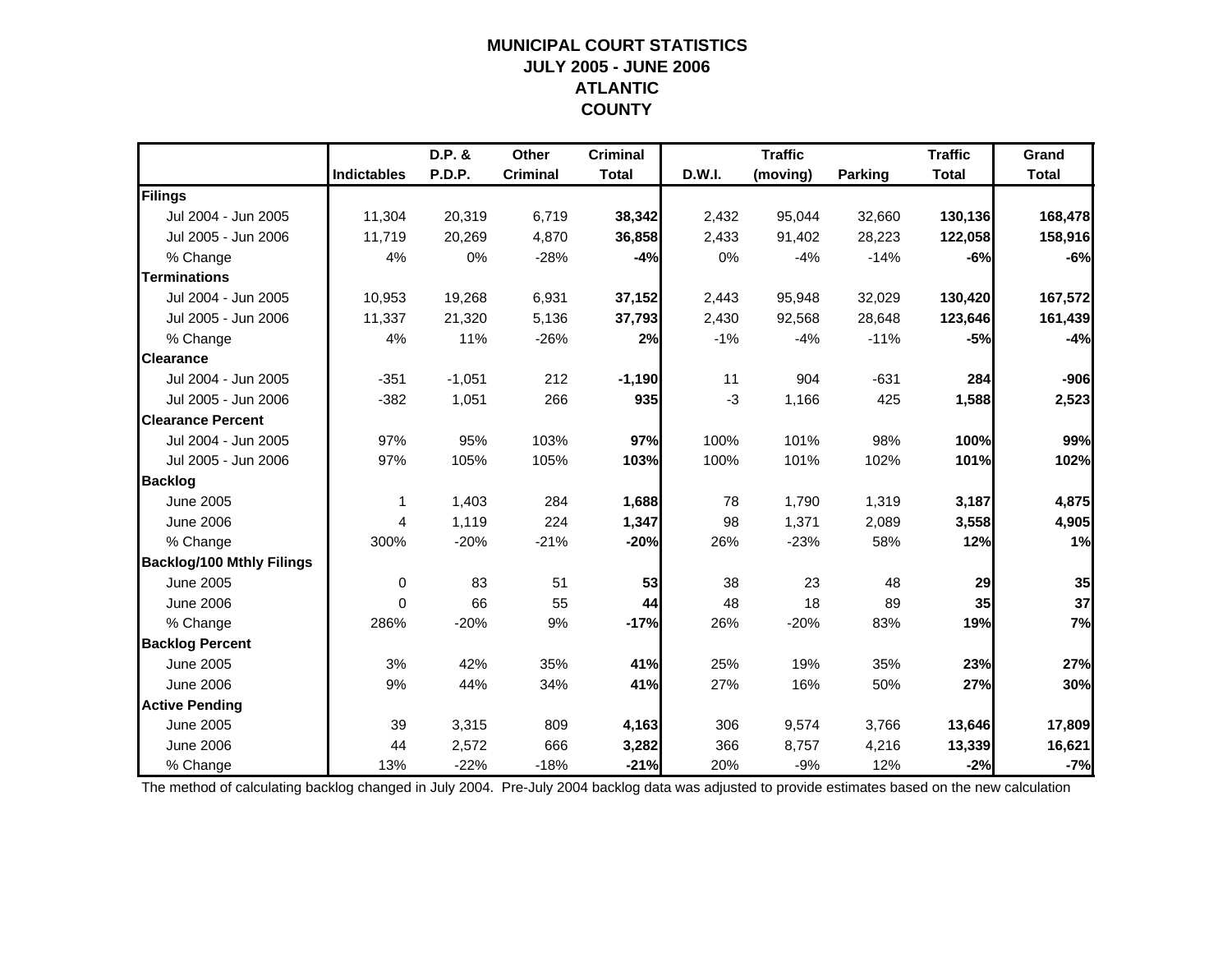#### **MUNICIPAL COURT STATISTICS JULY 2005 - JUNE 2006 BERGEN COUNTY**

|                                  |                    | D.P. &        | Other           | <b>Criminal</b> |        | <b>Traffic</b> |                | <b>Traffic</b> | Grand        |
|----------------------------------|--------------------|---------------|-----------------|-----------------|--------|----------------|----------------|----------------|--------------|
|                                  | <b>Indictables</b> | <b>P.D.P.</b> | <b>Criminal</b> | <b>Total</b>    | D.W.I. | (moving)       | <b>Parking</b> | <b>Total</b>   | <b>Total</b> |
| Filings                          |                    |               |                 |                 |        |                |                |                |              |
| Jul 2004 - Jun 2005              | 11,659             | 31,124        | 12,023          | 54,806          | 3,198  | 297,599        | 316,117        | 616,914        | 671,720      |
| Jul 2005 - Jun 2006              | 11,195             | 33,872        | 12,568          | 57,635          | 3,059  | 310,557        | 313,383        | 626,999        | 684,634      |
| % Change                         | $-4%$              | 9%            | 5%              | 5%              | $-4%$  | 4%             | $-1%$          | 2%             | 2%           |
| <b>Terminations</b>              |                    |               |                 |                 |        |                |                |                |              |
| Jul 2004 - Jun 2005              | 11,435             | 21,768        | 11,832          | 45,035          | 3,365  | 292,103        | 313,344        | 608,812        | 653,847      |
| Jul 2005 - Jun 2006              | 10.708             | 22,240        | 12,281          | 45,229          | 3,025  | 311,419        | 304,737        | 619,181        | 664,410      |
| % Change                         | $-6%$              | 2%            | 4%              | 0%              | $-10%$ | 7%             | $-3%$          | 2%             | 2%           |
| <b>Clearance</b>                 |                    |               |                 |                 |        |                |                |                |              |
| Jul 2004 - Jun 2005              | $-224$             | $-9,356$      | $-191$          | $-9,771$        | 167    | $-5,496$       | $-2,773$       | $-8,102$       | $-17,873$    |
| Jul 2005 - Jun 2006              | $-487$             | $-11,632$     | $-287$          | $-12,406$       | $-34$  | 862            | $-8,646$       | $-7,818$       | $-20,224$    |
| <b>Clearance Percent</b>         |                    |               |                 |                 |        |                |                |                |              |
| Jul 2004 - Jun 2005              | 98%                | 70%           | 98%             | 82%             | 105%   | 98%            | 99%            | 99%            | 97%          |
| Jul 2005 - Jun 2006              | 96%                | 66%           | 98%             | 78%             | 99%    | 100%           | 97%            | 99%            | 97%          |
| <b>Backlog</b>                   |                    |               |                 |                 |        |                |                |                |              |
| June 2005                        | 25                 | 4,503         | 1,704           | 6,232           | 255    | 25,647         | 18,926         | 44,828         | 51,060       |
| <b>June 2006</b>                 | 57                 | 5,271         | 1,713           | 7,041           | 281    | 27,013         | 23,849         | 51,143         | 58,184       |
| % Change                         | 128%               | 17%           | 1%              | 13%             | 10%    | 5%             | 26%            | 14%            | 14%          |
| <b>Backlog/100 Mthly Filings</b> |                    |               |                 |                 |        |                |                |                |              |
| June 2005                        | 3                  | 174           | 170             | 136             | 96     | 103            | 72             | 87             | 91           |
| <b>June 2006</b>                 | 6                  | 187           | 164             | 147             | 110    | 104            | 91             | 98             | 102          |
| % Change                         | 137%               | 8%            | $-4%$           | 7%              | 15%    | 1%             | 27%            | 12%            | 12%          |
| <b>Backlog Percent</b>           |                    |               |                 |                 |        |                |                |                |              |
| <b>June 2005</b>                 | 22%                | 70%           | 59%             | 66%             | 43%    | 44%            | 44%            | 44%            | 46%          |
| <b>June 2006</b>                 | 31%                | 73%           | 57%             | 67%             | 42%    | 47%            | 50%            | 48%            | 50%          |
| <b>Active Pending</b>            |                    |               |                 |                 |        |                |                |                |              |
| <b>June 2005</b>                 | 116                | 6,456         | 2,889           | 9,461           | 597    | 58,218         | 42,582         | 101,397        | 110,858      |
| <b>June 2006</b>                 | 182                | 7,249         | 3,014           | 10,445          | 672    | 57,364         | 48,071         | 106,107        | 116,552      |
| % Change                         | 57%                | 12%           | 4%              | 10%             | 13%    | $-1%$          | 13%            | 5%             | 5%           |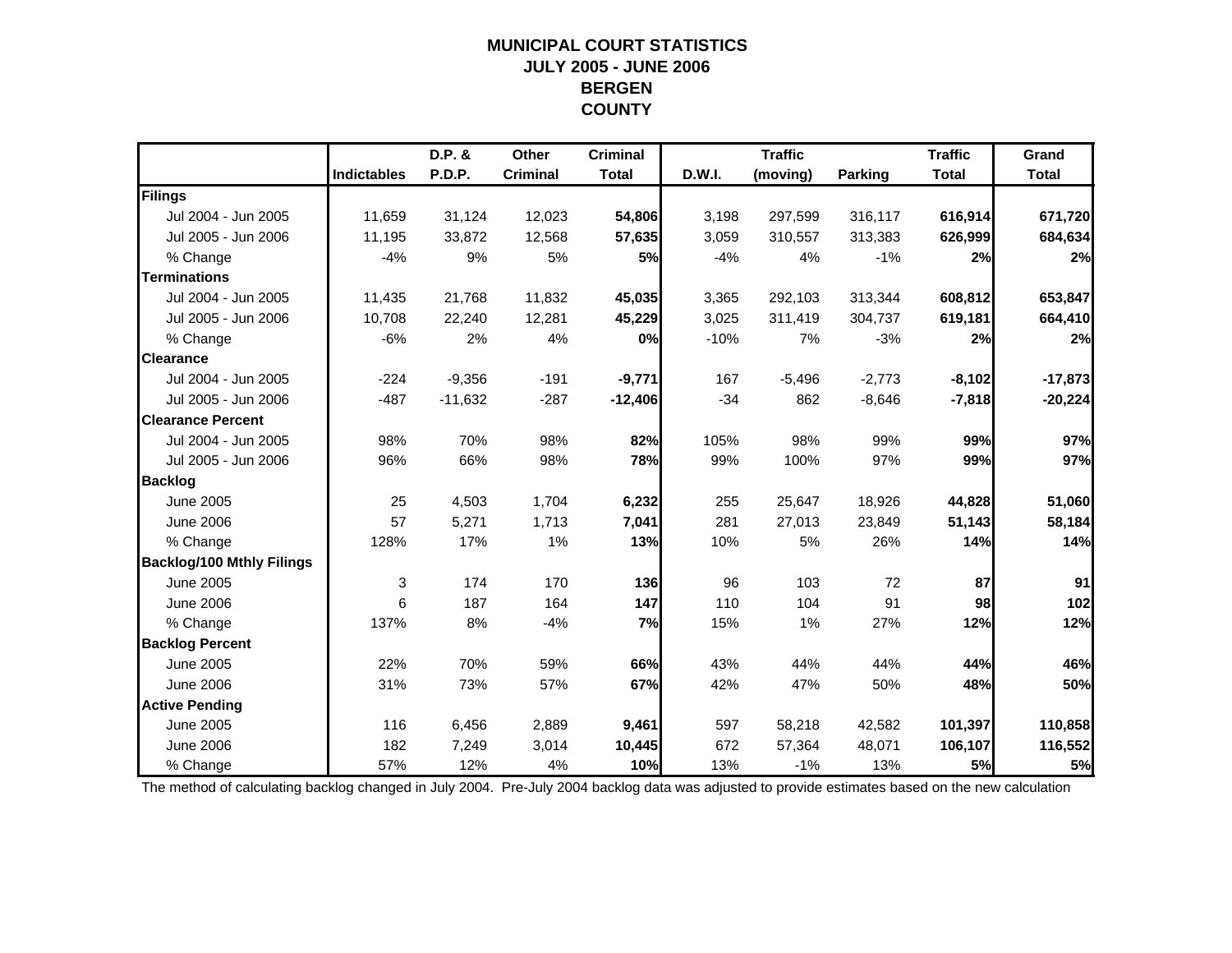## **MUNICIPAL COURT STATISTICSJULY 2005 - JUNE 2006 BURLINGTON COUNTY**

|                                  |                    | D.P. &   | Other           | <b>Criminal</b> |        | <b>Traffic</b> |                | <b>Traffic</b> | Grand        |
|----------------------------------|--------------------|----------|-----------------|-----------------|--------|----------------|----------------|----------------|--------------|
|                                  | <b>Indictables</b> | P.D.P.   | <b>Criminal</b> | <b>Total</b>    | D.W.I. | (moving)       | <b>Parking</b> | <b>Total</b>   | <b>Total</b> |
| Filings                          |                    |          |                 |                 |        |                |                |                |              |
| Jul 2004 - Jun 2005              | 7,380              | 17,982   | 8,312           | 33,674          | 2,545  | 173,849        | 10,296         | 186,690        | 220,364      |
| Jul 2005 - Jun 2006              | 7,657              | 19,230   | 9,192           | 36,079          | 2,562  | 187,931        | 10,493         | 200,986        | 237,065      |
| % Change                         | 4%                 | 7%       | 11%             | 7%              | 1%     | 8%             | 2%             | 8%             | 8%           |
| <b>Terminations</b>              |                    |          |                 |                 |        |                |                |                |              |
| Jul 2004 - Jun 2005              | 7,282              | 18,389   | 9,322           | 34,993          | 2,490  | 171,994        | 10,307         | 184,791        | 219,784      |
| Jul 2005 - Jun 2006              | 7,574              | 17,723   | 10,139          | 35,436          | 2,573  | 187,698        | 9,645          | 199,916        | 235,352      |
| % Change                         | 4%                 | $-4%$    | 9%              | 1%              | 3%     | 9%             | $-6%$          | 8%             | 7%           |
| <b>Clearance</b>                 |                    |          |                 |                 |        |                |                |                |              |
| Jul 2004 - Jun 2005              | $-98$              | 407      | 1,010           | 1,319           | $-55$  | $-1,855$       | 11             | $-1,899$       | $-580$       |
| Jul 2005 - Jun 2006              | $-83$              | $-1,507$ | 947             | $-643$          | 11     | $-233$         | $-848$         | $-1,070$       | $-1,713$     |
| <b>Clearance Percent</b>         |                    |          |                 |                 |        |                |                |                |              |
| Jul 2004 - Jun 2005              | 99%                | 102%     | 112%            | 104%            | 98%    | 99%            | 100%           | 99%            | 100%         |
| Jul 2005 - Jun 2006              | 99%                | 92%      | 110%            | 98%             | 100%   | 100%           | 92%            | 99%            | 99%          |
| <b>Backlog</b>                   |                    |          |                 |                 |        |                |                |                |              |
| June 2005                        | $\mathbf 0$        | 1,735    | 540             | 2,275           | 139    | 3,272          | 637            | 4,048          | 6,323        |
| <b>June 2006</b>                 | 3                  | 1,831    | 662             | 2,496           | 187    | 4,647          | 1,327          | 6,161          | 8,657        |
| % Change                         |                    | 6%       | 23%             | 10%             | 35%    | 42%            | 108%           | 52%            | 37%          |
| <b>Backlog/100 Mthly Filings</b> |                    |          |                 |                 |        |                |                |                |              |
| June 2005                        | $\mathbf 0$        | 116      | 78              | 81              | 66     | 23             | 74             | 26             | 34           |
| <b>June 2006</b>                 | 0                  | 114      | 86              | 83              | 88     | 30             | 152            | 37             | 44           |
| % Change                         |                    | $-1%$    | 11%             | 2%              | 34%    | 31%            | 104%           | 41%            | 27%          |
| <b>Backlog Percent</b>           |                    |          |                 |                 |        |                |                |                |              |
| <b>June 2005</b>                 | 0%                 | 53%      | 40%             | 49%             | 31%    | 17%            | 42%            | 19%            | 24%          |
| <b>June 2006</b>                 | 13%                | 50%      | 38%             | 46%             | 40%    | 24%            | 56%            | 28%            | 31%          |
| <b>Active Pending</b>            |                    |          |                 |                 |        |                |                |                |              |
| <b>June 2005</b>                 | 11                 | 3,296    | 1,357           | 4,664           | 443    | 19,618         | 1,526          | 21,587         | 26,251       |
| <b>June 2006</b>                 | 23                 | 3,688    | 1,741           | 5,452           | 470    | 19,391         | 2,366          | 22,227         | 27,679       |
| % Change                         | 109%               | 12%      | 28%             | 17%             | 6%     | $-1%$          | 55%            | 3%             | 5%           |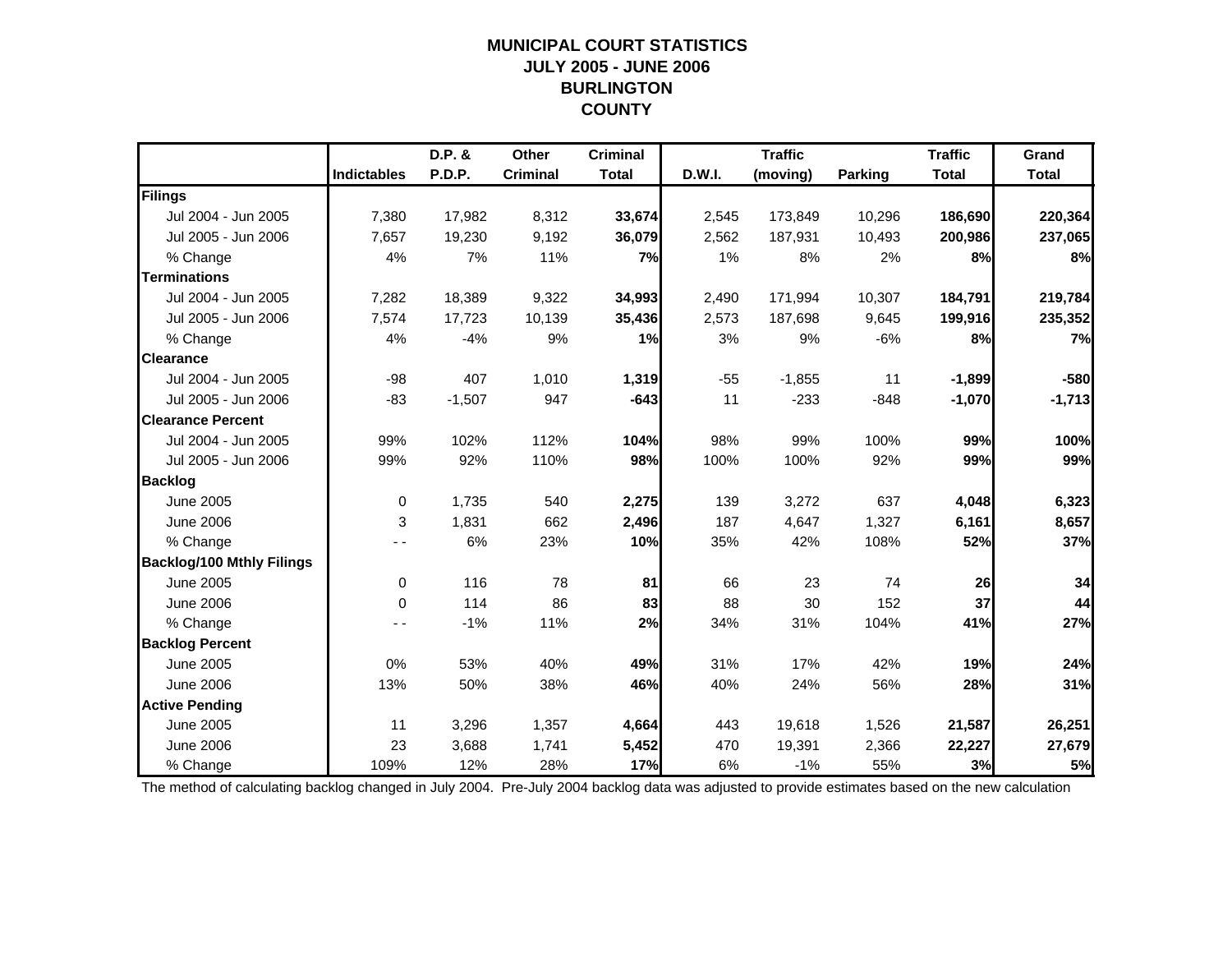#### **MUNICIPAL COURT STATISTICSJULY 2005 - JUNE 2006 CAMDEN COUNTY**

|                                                                                                |                    | D.P. &   | Other           | <b>Criminal</b> |        | <b>Traffic</b> |          | <b>Traffic</b> | Grand        |
|------------------------------------------------------------------------------------------------|--------------------|----------|-----------------|-----------------|--------|----------------|----------|----------------|--------------|
|                                                                                                | <b>Indictables</b> | P.D.P.   | <b>Criminal</b> | <b>Total</b>    | D.W.I. | (moving)       | Parking  | <b>Total</b>   | <b>Total</b> |
| Filings                                                                                        |                    |          |                 |                 |        |                |          |                |              |
| Jul 2004 - Jun 2005                                                                            | 20,512             | 34,293   | 18,431          | 73,236          | 3,429  | 203,374        | 69,465   | 276,268        | 349,504      |
| Jul 2005 - Jun 2006                                                                            | 18,649             | 37,022   | 20,735          | 76,406          | 3,470  | 199,464        | 72,669   | 275,603        | 352,009      |
| % Change                                                                                       | $-9%$              | 8%       | 13%             | 4%              | 1%     | $-2%$          | 5%       | 0%             | 1%           |
| <b>Terminations</b>                                                                            |                    |          |                 |                 |        |                |          |                |              |
| Jul 2004 - Jun 2005                                                                            | 20,286             | 32,730   | 19,111          | 72,127          | 3,484  | 202,525        | 74,367   | 280,376        | 352,503      |
| Jul 2005 - Jun 2006                                                                            | 18,350             | 31,924   | 19,124          | 69,398          | 3,483  | 202,097        | 70,559   | 276,139        | 345,537      |
| % Change                                                                                       | $-10%$             | $-2%$    | 0%              | $-4%$           | 0%     | 0%             | $-5%$    | $-2%$          | $-2%$        |
| <b>Clearance</b>                                                                               |                    |          |                 |                 |        |                |          |                |              |
| Jul 2004 - Jun 2005                                                                            | $-226$             | $-1,563$ | 680             | $-1,109$        | 55     | $-849$         | 4,902    | 4,108          | 2,999        |
| Jul 2005 - Jun 2006                                                                            | $-299$             | $-5,098$ | $-1,611$        | $-7,008$        | 13     | 2,633          | $-2,110$ | 536            | $-6,472$     |
| <b>Clearance Percent</b>                                                                       |                    |          |                 |                 |        |                |          |                |              |
| Jul 2004 - Jun 2005                                                                            | 99%                | 95%      | 104%            | 98%             | 102%   | 100%           | 107%     | 101%           | 101%         |
| Jul 2005 - Jun 2006                                                                            | 98%                | 86%      | 92%             | 91%             | 100%   | 101%           | 97%      | 100%           | 98%          |
| <b>Backlog</b>                                                                                 |                    |          |                 |                 |        |                |          |                |              |
| <b>June 2005</b>                                                                               | 44                 | 3,612    | 2,847           | 6,503           | 86     | 7,279          | 6,778    | 14,143         | 20,646       |
| <b>June 2006</b>                                                                               | 23                 | 4,565    | 4,038           | 8,626           | 159    | 6,148          | 7,334    | 13,641         | 22,267       |
| % Change                                                                                       | $-48%$             | 26%      | 42%             | 33%             | 85%    | $-16%$         | 8%       | $-4%$          | 8%           |
| <b>Backlog/100 Mthly Filings</b>                                                               |                    |          |                 |                 |        |                |          |                |              |
| <b>June 2005</b>                                                                               | 3                  | 126      | 185             | 107             | 30     | 43             | 117      | 61             | 71           |
| <b>June 2006</b>                                                                               | 1                  | 148      | 234             | 135             | 55     | 37             | 121      | 59             | 76           |
| % Change                                                                                       | $-43%$             | 17%      | 26%             | 27%             | 83%    | $-14%$         | 3%       | $-3%$          | 7%           |
| <b>Backlog Percent</b>                                                                         |                    |          |                 |                 |        |                |          |                |              |
| <b>June 2005</b>                                                                               | 48%                | 57%      | 55%             | 57%             | 21%    | 29%            | 53%      | 37%            | 41%          |
| <b>June 2006</b>                                                                               | 36%                | 64%      | 66%             | 64%             | 32%    | 28%            | 49%      | 36%            | 44%          |
| <b>Active Pending</b>                                                                          |                    |          |                 |                 |        |                |          |                |              |
| <b>June 2005</b>                                                                               | 92                 | 6,283    | 5,133           | 11,508          | 414    | 25,461         | 12,849   | 38,724         | 50,232       |
| <b>June 2006</b>                                                                               | 64                 | 7,165    | 6,164           | 13,393          | 492    | 21,940         | 15,045   | 37,477         | 50,870       |
| % Change                                                                                       | $-30%$             | 14%      | 20%             | 16%             | 19%    | $-14%$         | 17%      | $-3%$          | 1%           |
| Note: Camden DWI backlog includes 11 charges in Pennsauken that are involved in Alcotest test. |                    |          |                 |                 |        |                |          |                |              |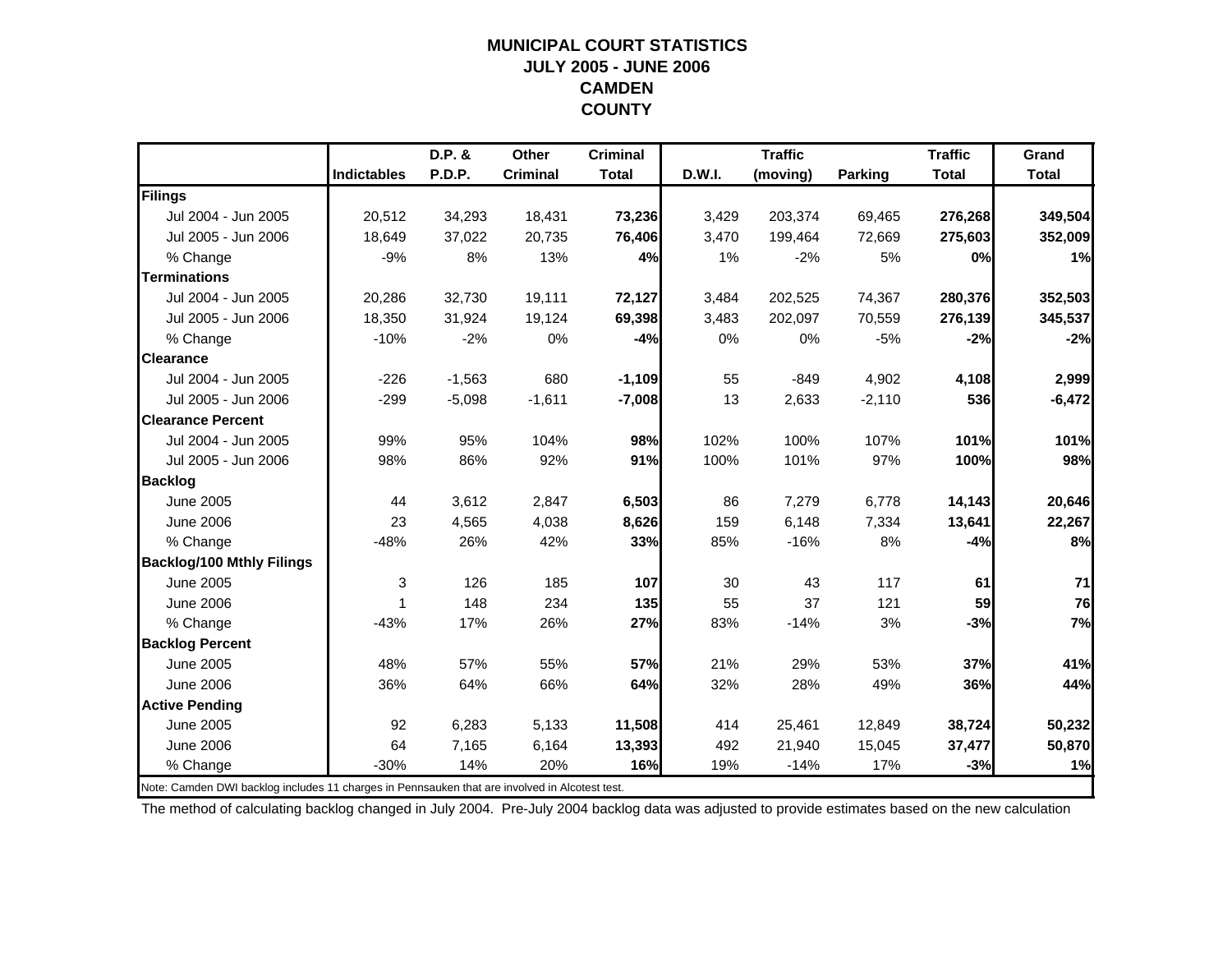## **MUNICIPAL COURT STATISTICSJULY 2005 - JUNE 2006 CAPE MAY COUNTY**

|                                  |                    | D.P. & | Other           | <b>Criminal</b> |        | <b>Traffic</b> |                | <b>Traffic</b> | Grand        |
|----------------------------------|--------------------|--------|-----------------|-----------------|--------|----------------|----------------|----------------|--------------|
|                                  | <b>Indictables</b> | P.D.P. | <b>Criminal</b> | <b>Total</b>    | D.W.I. | (moving)       | <b>Parking</b> | <b>Total</b>   | <b>Total</b> |
| Filings                          |                    |        |                 |                 |        |                |                |                |              |
| Jul 2004 - Jun 2005              | 3,291              | 6,552  | 7,457           | 17,300          | 962    | 30,713         | 47,307         | 78,982         | 96,282       |
| Jul 2005 - Jun 2006              | 3,285              | 6,780  | 6,149           | 16,214          | 962    | 29,305         | 43,031         | 73,298         | 89,512       |
| % Change                         | 0%                 | 3%     | $-18%$          | $-6%$           | 0%     | $-5%$          | $-9%$          | $-7%$          | $-7%$        |
| <b>Terminations</b>              |                    |        |                 |                 |        |                |                |                |              |
| Jul 2004 - Jun 2005              | 3,220              | 6,241  | 7,986           | 17,447          | 989    | 31,226         | 44,259         | 76,474         | 93,921       |
| Jul 2005 - Jun 2006              | 3,219              | 6,218  | 6,424           | 15,861          | 991    | 29,268         | 42,320         | 72,579         | 88,440       |
| % Change                         | 0%                 | 0%     | $-20%$          | $-9%$           | 0%     | $-6%$          | $-4%$          | $-5%$          | $-6%$        |
| <b>Clearance</b>                 |                    |        |                 |                 |        |                |                |                |              |
| Jul 2004 - Jun 2005              | $-71$              | $-311$ | 529             | 147             | 27     | 513            | $-3,048$       | $-2,508$       | $-2,361$     |
| Jul 2005 - Jun 2006              | $-66$              | $-562$ | 275             | $-353$          | 29     | $-37$          | $-711$         | $-719$         | $-1,072$     |
| <b>Clearance Percent</b>         |                    |        |                 |                 |        |                |                |                |              |
| Jul 2004 - Jun 2005              | 98%                | 95%    | 107%            | 101%            | 103%   | 102%           | 94%            | 97%            | 98%          |
| Jul 2005 - Jun 2006              | 98%                | 92%    | 104%            | 98%             | 103%   | 100%           | 98%            | 99%            | 99%          |
| <b>Backlog</b>                   |                    |        |                 |                 |        |                |                |                |              |
| <b>June 2005</b>                 | $\mathbf 0$        | 269    | 171             | 440             | 48     | 535            | 2,878          | 3,461          | 3,901        |
| <b>June 2006</b>                 | 1                  | 318    | 110             | 429             | 50     | 610            | 5,957          | 6,617          | 7,046        |
| % Change                         |                    | 18%    | $-36%$          | $-3%$           | 4%     | 14%            | 107%           | 91%            | 81%          |
| <b>Backlog/100 Mthly Filings</b> |                    |        |                 |                 |        |                |                |                |              |
| June 2005                        | $\mathbf 0$        | 49     | 28              | 31              | 60     | 21             | 73             | 53             | 49           |
| <b>June 2006</b>                 | $\Omega$           | 56     | 21              | 32              | 62     | 25             | 166            | 108            | 94           |
| % Change                         |                    | 14%    | $-22%$          | 4%              | 4%     | 19%            | 128%           | 106%           | 94%          |
| <b>Backlog Percent</b>           |                    |        |                 |                 |        |                |                |                |              |
| <b>June 2005</b>                 | 0%                 | 30%    | 18%             | 23%             | 24%    | 15%            | 30%            | 26%            | 26%          |
| <b>June 2006</b>                 | 8%                 | 34%    | 12%             | 23%             | 26%    | 17%            | 53%            | 44%            | 41%          |
| <b>Active Pending</b>            |                    |        |                 |                 |        |                |                |                |              |
| June 2005                        | 6                  | 895    | 973             | 1,874           | 199    | 3,615          | 9,492          | 13,306         | 15,180       |
| <b>June 2006</b>                 | 13                 | 936    | 916             | 1,865           | 194    | 3,633          | 11,344         | 15,171         | 17,036       |
| % Change                         | 117%               | 5%     | $-6%$           | 0%              | $-3%$  | 0%             | 20%            | 14%            | 12%          |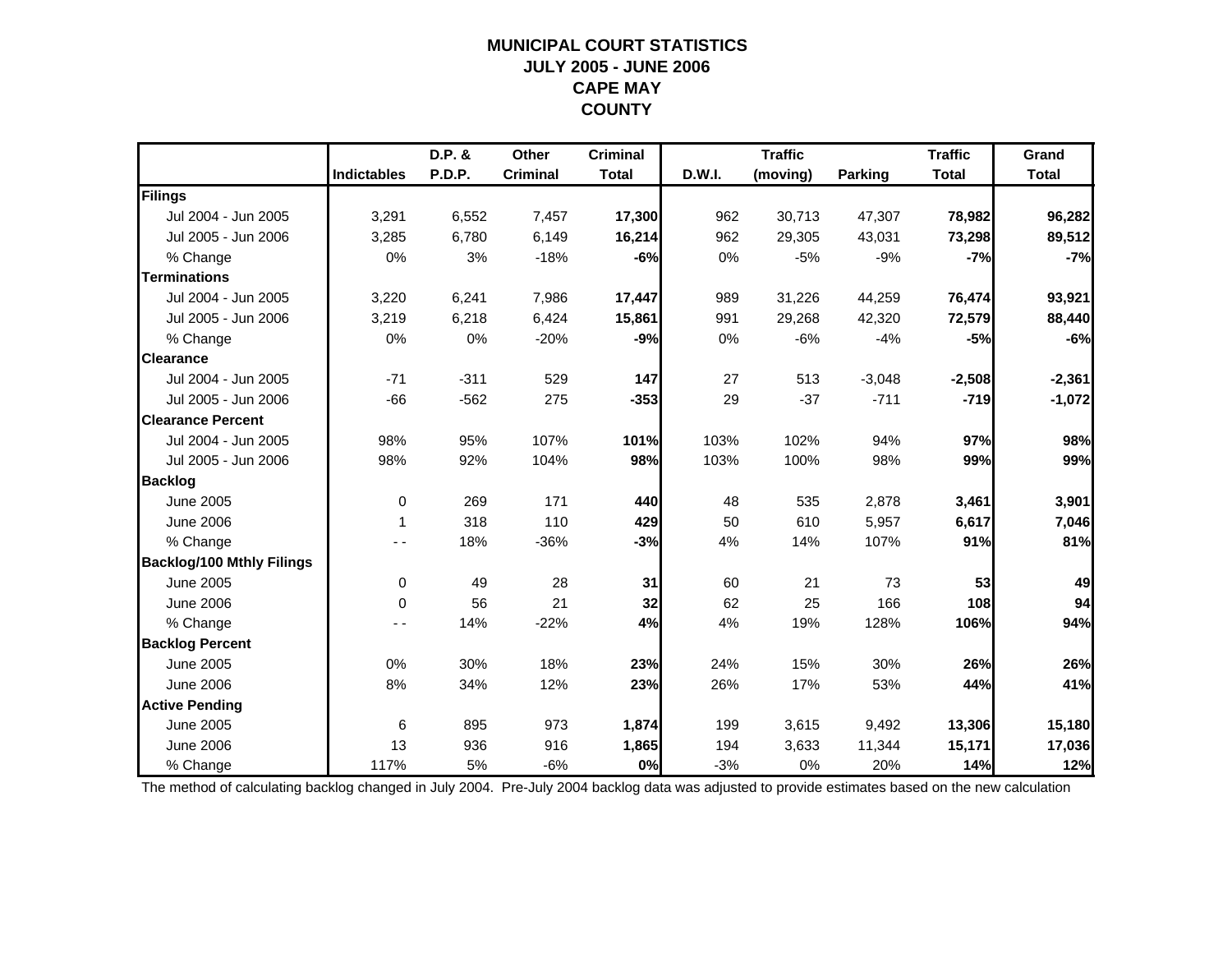## **MUNICIPAL COURT STATISTICSJULY 2005 - JUNE 2006 CUMBERLAND COUNTY**

|                                  |                    | D.P. &        | Other           | <b>Criminal</b> |        | <b>Traffic</b> |         | <b>Traffic</b> | Grand        |
|----------------------------------|--------------------|---------------|-----------------|-----------------|--------|----------------|---------|----------------|--------------|
|                                  | <b>Indictables</b> | <b>P.D.P.</b> | <b>Criminal</b> | <b>Total</b>    | D.W.I. | (moving)       | Parking | <b>Total</b>   | <b>Total</b> |
| Filings                          |                    |               |                 |                 |        |                |         |                |              |
| Jul 2004 - Jun 2005              | 7,686              | 14,244        | 4,556           | 26,486          | 1,084  | 45,088         | 6,674   | 52,846         | 79,332       |
| Jul 2005 - Jun 2006              | 7,981              | 14,543        | 4,933           | 27,457          | 1,044  | 49,605         | 5,581   | 56,230         | 83,687       |
| % Change                         | 4%                 | 2%            | 8%              | 4%              | $-4%$  | 10%            | $-16%$  | 6%             | 5%           |
| <b>Terminations</b>              |                    |               |                 |                 |        |                |         |                |              |
| Jul 2004 - Jun 2005              | 7,668              | 14,192        | 4,885           | 26,745          | 1,062  | 43,945         | 6,558   | 51,565         | 78,310       |
| Jul 2005 - Jun 2006              | 7,912              | 13,482        | 5,089           | 26,483          | 1,032  | 49,480         | 5,633   | 56,145         | 82,628       |
| % Change                         | 3%                 | $-5%$         | 4%              | $-1%$           | $-3%$  | 13%            | $-14%$  | 9%             | 6%           |
| <b>Clearance</b>                 |                    |               |                 |                 |        |                |         |                |              |
| Jul 2004 - Jun 2005              | $-18$              | $-52$         | 329             | 259             | $-22$  | $-1,143$       | $-116$  | $-1,281$       | $-1,022$     |
| Jul 2005 - Jun 2006              | $-69$              | $-1,061$      | 156             | $-974$          | $-12$  | $-125$         | 52      | $-85$          | $-1,059$     |
| <b>Clearance Percent</b>         |                    |               |                 |                 |        |                |         |                |              |
| Jul 2004 - Jun 2005              | 100%               | 100%          | 107%            | 101%            | 98%    | 97%            | 98%     | 98%            | 99%          |
| Jul 2005 - Jun 2006              | 99%                | 93%           | 103%            | 96%             | 99%    | 100%           | 101%    | 100%           | 99%          |
| <b>Backlog</b>                   |                    |               |                 |                 |        |                |         |                |              |
| <b>June 2005</b>                 | $\mathbf 0$        | 780           | 150             | 930             | 19     | 736            | 471     | 1,226          | 2,156        |
| <b>June 2006</b>                 | 1                  | 1,036         | 141             | 1,178           | 56     | 840            | 417     | 1,313          | 2,491        |
| % Change                         | - -                | 33%           | $-6%$           | 27%             | 195%   | 14%            | $-11%$  | 7%             | 16%          |
| <b>Backlog/100 Mthly Filings</b> |                    |               |                 |                 |        |                |         |                |              |
| <b>June 2005</b>                 | $\mathbf 0$        | 66            | 40              | 42              | 21     | 20             | 85      | 28             | 33           |
| <b>June 2006</b>                 | $\Omega$           | 85            | 34              | 51              | 64     | 20             | 90      | 28             | 36           |
| % Change                         |                    | 30%           | $-13%$          | 22%             | 206%   | 4%             | 6%      | 1%             | 10%          |
| <b>Backlog Percent</b>           |                    |               |                 |                 |        |                |         |                |              |
| <b>June 2005</b>                 | 0%                 | 36%           | 20%             | 32%             | 16%    | 16%            | 44%     | 21%            | 25%          |
| <b>June 2006</b>                 | 4%                 | 49%           | 19%             | 41%             | 40%    | 17%            | 40%     | 21%            | 28%          |
| <b>Active Pending</b>            |                    |               |                 |                 |        |                |         |                |              |
| <b>June 2005</b>                 | 13                 | 2,137         | 743             | 2,893           | 117    | 4,650          | 1.066   | 5,833          | 8,726        |
| <b>June 2006</b>                 | 28                 | 2,121         | 747             | 2,896           | 140    | 4,944          | 1,047   | 6,131          | 9,027        |
| % Change                         | 115%               | $-1%$         | 1%              | 0%              | 20%    | 6%             | $-2%$   | 5%             | 3%           |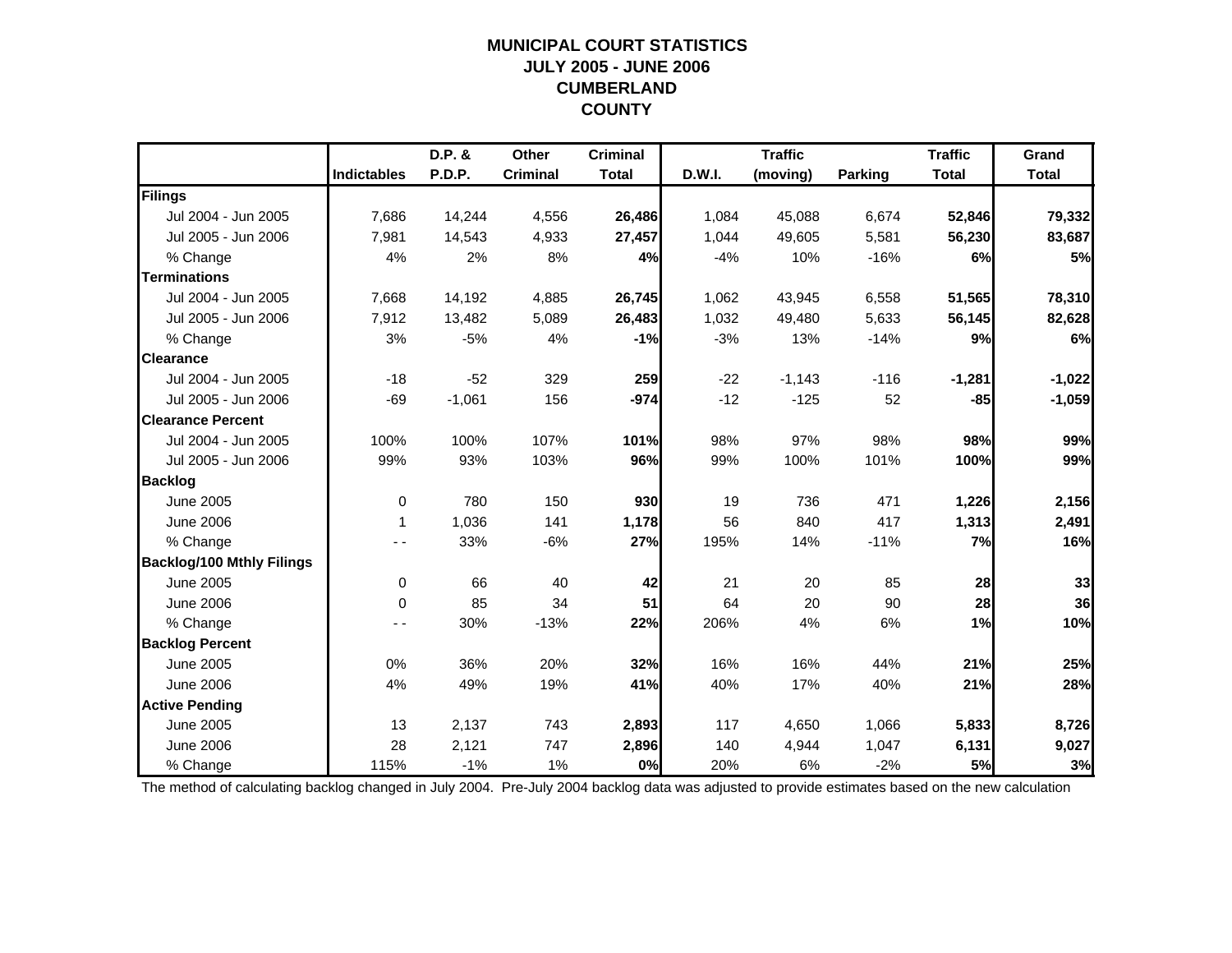## **MUNICIPAL COURT STATISTICSJULY 2005 - JUNE 2006 ESSEX COUNTY**

|                                  |                    | D.P. &   | Other           | <b>Criminal</b> |        | <b>Traffic</b> |                | <b>Traffic</b> | Grand        |
|----------------------------------|--------------------|----------|-----------------|-----------------|--------|----------------|----------------|----------------|--------------|
|                                  | <b>Indictables</b> | P.D.P.   | <b>Criminal</b> | <b>Total</b>    | D.W.I. | (moving)       | <b>Parking</b> | <b>Total</b>   | <b>Total</b> |
| Filings                          |                    |          |                 |                 |        |                |                |                |              |
| Jul 2004 - Jun 2005              | 36,337             | 47,319   | 43,535          | 127,191         | 1,256  | 227,224        | 561,578        | 790,058        | 917,249      |
| Jul 2005 - Jun 2006              | 34,696             | 46,026   | 47,234          | 127,956         | 1,433  | 234,954        | 533,978        | 770,365        | 898,321      |
| % Change                         | $-5%$              | $-3%$    | 8%              | 1%              | 14%    | 3%             | $-5%$          | $-2%$          | $-2%$        |
| <b>Terminations</b>              |                    |          |                 |                 |        |                |                |                |              |
| Jul 2004 - Jun 2005              | 35,742             | 44,599   | 38,809          | 119,150         | 1,310  | 231,001        | 612,433        | 844,744        | 963,894      |
| Jul 2005 - Jun 2006              | 33,776             | 47,641   | 43,243          | 124,660         | 1,446  | 232,091        | 568,692        | 802,229        | 926,889      |
| % Change                         | $-6%$              | 7%       | 11%             | <b>5%</b>       | 10%    | 0%             | $-7%$          | $-5%$          | $-4%$        |
| <b>Clearance</b>                 |                    |          |                 |                 |        |                |                |                |              |
| Jul 2004 - Jun 2005              | $-595$             | $-2,720$ | $-4,726$        | $-8,041$        | 54     | 3,777          | 50,855         | 54,686         | 46,645       |
| Jul 2005 - Jun 2006              | $-920$             | 1,615    | $-3,991$        | $-3,296$        | 13     | $-2,863$       | 34,714         | 31,864         | 28,568       |
| <b>Clearance Percent</b>         |                    |          |                 |                 |        |                |                |                |              |
| Jul 2004 - Jun 2005              | 98%                | 94%      | 89%             | 94%             | 104%   | 102%           | 109%           | 107%           | 105%         |
| Jul 2005 - Jun 2006              | 97%                | 104%     | 92%             | 97%             | 101%   | 99%            | 107%           | 104%           | 103%         |
| <b>Backlog</b>                   |                    |          |                 |                 |        |                |                |                |              |
| <b>June 2005</b>                 | 5                  | 1,651    | 1,487           | 3,143           | 37     | 2,861          | 66,488         | 69,386         | 72,529       |
| <b>June 2006</b>                 | 17                 | 1,525    | 1,021           | 2,563           | 39     | 3,613          | 47,833         | 51,485         | 54,048       |
| % Change                         | 240%               | $-8%$    | $-31%$          | $-18%$          | 5%     | 26%            | $-28%$         | $-26%$         | $-25%$       |
| <b>Backlog/100 Mthly Filings</b> |                    |          |                 |                 |        |                |                |                |              |
| <b>June 2005</b>                 | 0                  | 42       | 41              | 30              | 35     | 15             | 142            | 105            | 95           |
| <b>June 2006</b>                 | 1                  | 40       | 26              | 24              | 33     | 18             | 107            | 80             | 72           |
| % Change                         | 256%               | $-5%$    | $-37%$          | $-19%$          | $-8%$  | 22%            | $-24%$         | $-24%$         | $-24%$       |
| <b>Backlog Percent</b>           |                    |          |                 |                 |        |                |                |                |              |
| <b>June 2005</b>                 | 7%                 | 36%      | 29%             | 32%             | 24%    | 16%            | 60%            | 54%            | 53%          |
| <b>June 2006</b>                 | 23%                | 37%      | 24%             | 30%             | 22%    | 18%            | 52%            | 46%            | 45%          |
| <b>Active Pending</b>            |                    |          |                 |                 |        |                |                |                |              |
| <b>June 2005</b>                 | 69                 | 4,544    | 5,066           | 9,679           | 155    | 17,927         | 109,942        | 128,024        | 137,703      |
| <b>June 2006</b>                 | 73                 | 4,169    | 4,290           | 8,532           | 174    | 20,597         | 91,178         | 111,949        | 120,481      |
| % Change                         | 6%                 | $-8%$    | $-15%$          | $-12%$          | 12%    | 15%            | $-17%$         | $-13%$         | $-13%$       |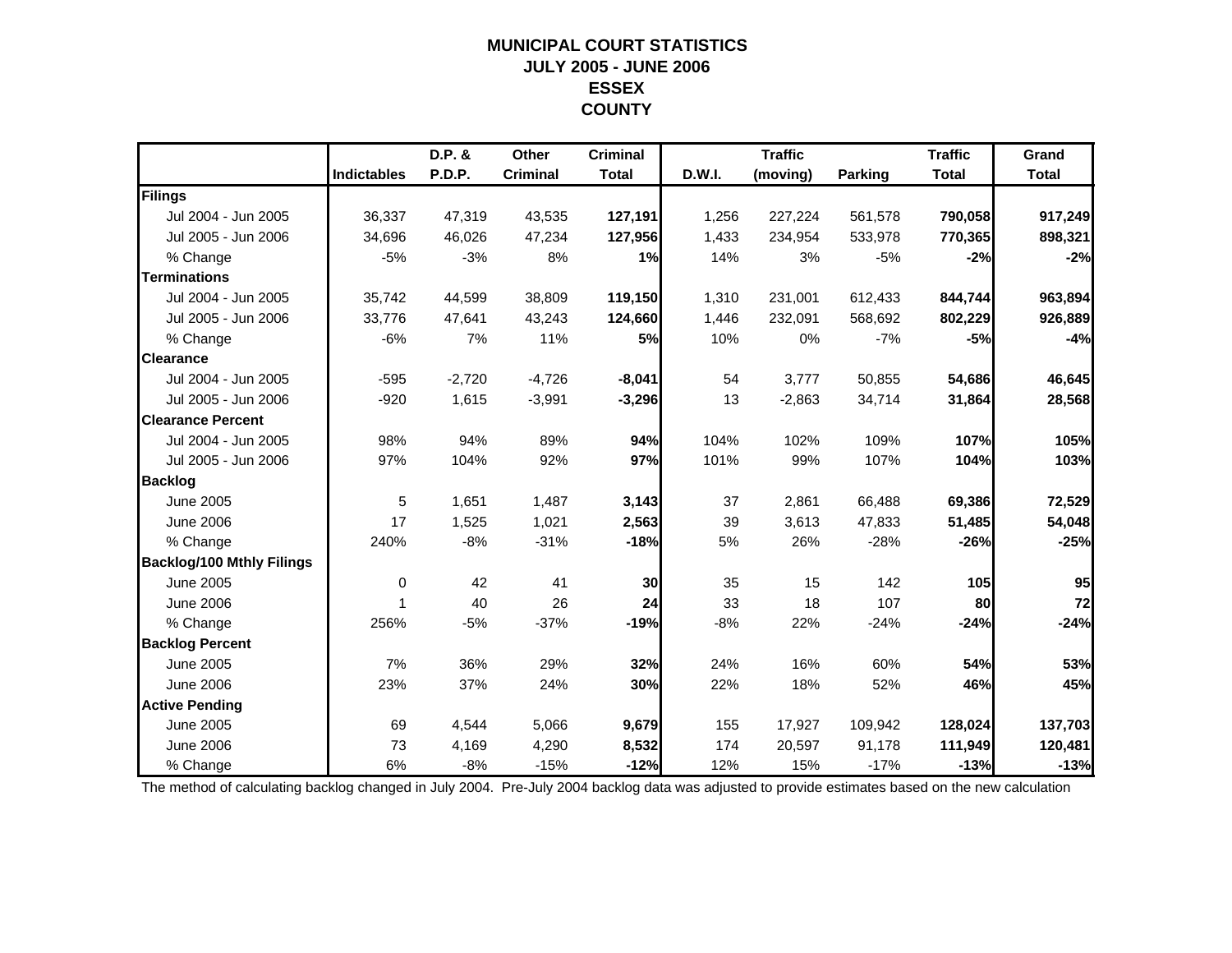## **MUNICIPAL COURT STATISTICSJULY 2005 - JUNE 2006 GLOUCESTER COUNTY**

|                                  |                    | D.P. & | Other           | <b>Criminal</b> |                | <b>Traffic</b> |                | <b>Traffic</b> | Grand        |
|----------------------------------|--------------------|--------|-----------------|-----------------|----------------|----------------|----------------|----------------|--------------|
|                                  | <b>Indictables</b> | P.D.P. | <b>Criminal</b> | <b>Total</b>    | D.W.I.         | (moving)       | <b>Parking</b> | <b>Total</b>   | <b>Total</b> |
| Filings                          |                    |        |                 |                 |                |                |                |                |              |
| Jul 2004 - Jun 2005              | 5,952              | 18,358 | 5,455           | 29,765          | 1,702          | 94,550         | 7,957          | 104,209        | 133,974      |
| Jul 2005 - Jun 2006              | 6,326              | 18,799 | 5,282           | 30,407          | 1,830          | 94,822         | 7,477          | 104,129        | 134,536      |
| % Change                         | 6%                 | 2%     | $-3%$           | 2%              | 8%             | 0%             | $-6%$          | 0%             | 0%           |
| <b>Terminations</b>              |                    |        |                 |                 |                |                |                |                |              |
| Jul 2004 - Jun 2005              | 5,925              | 18,397 | 7,070           | 31,392          | 1,689          | 93,958         | 7,521          | 103,168        | 134,560      |
| Jul 2005 - Jun 2006              | 6,251              | 17,814 | 6,659           | 30,724          | 1,837          | 96,149         | 7,236          | 105,222        | 135,946      |
| % Change                         | 6%                 | $-3%$  | $-6%$           | $-2%$           | 9%             | 2%             | $-4%$          | 2%             | 1%           |
| <b>Clearance</b>                 |                    |        |                 |                 |                |                |                |                |              |
| Jul 2004 - Jun 2005              | $-27$              | 39     | 1,615           | 1,627           | $-13$          | $-592$         | $-436$         | $-1,041$       | 586          |
| Jul 2005 - Jun 2006              | $-75$              | $-985$ | 1,377           | 317             | $\overline{7}$ | 1,327          | $-241$         | 1,093          | 1,410        |
| <b>Clearance Percent</b>         |                    |        |                 |                 |                |                |                |                |              |
| Jul 2004 - Jun 2005              | 100%               | 100%   | 130%            | 105%            | 99%            | 99%            | 95%            | 99%            | 100%         |
| Jul 2005 - Jun 2006              | 99%                | 95%    | 126%            | 101%            | 100%           | 101%           | 97%            | 101%           | 101%         |
| <b>Backlog</b>                   |                    |        |                 |                 |                |                |                |                |              |
| <b>June 2005</b>                 | $\mathbf 0$        | 957    | 151             | 1,108           | 36             | 1,806          | 417            | 2,259          | 3,367        |
| <b>June 2006</b>                 | 5                  | 1,232  | 176             | 1,413           | 53             | 2,355          | 646            | 3,054          | 4,467        |
| % Change                         |                    | 29%    | 17%             | 28%             | 47%            | 30%            | 55%            | 35%            | 33%          |
| <b>Backlog/100 Mthly Filings</b> |                    |        |                 |                 |                |                |                |                |              |
| June 2005                        | $\mathbf 0$        | 63     | 33              | 45              | 25             | 23             | 63             | 26             | 30           |
| <b>June 2006</b>                 | 1                  | 79     | 40              | 56              | 35             | 30             | 104            | 35             | 40           |
| % Change                         | - -                | 26%    | 20%             | 25%             | 37%            | 30%            | 65%            | 35%            | 32%          |
| <b>Backlog Percent</b>           |                    |        |                 |                 |                |                |                |                |              |
| <b>June 2005</b>                 | 0%                 | 41%    | 26%             | 38%             | 17%            | 16%            | 42%            | 18%            | 22%          |
| <b>June 2006</b>                 | 16%                | 43%    | 21%             | 38%             | 25%            | 24%            | 54%            | 28%            | 30%          |
| <b>Active Pending</b>            |                    |        |                 |                 |                |                |                |                |              |
| June 2005                        | 10                 | 2,322  | 581             | 2,913           | 214            | 11,157         | 992            | 12,363         | 15,276       |
| <b>June 2006</b>                 | 32                 | 2,834  | 827             | 3,693           | 216            | 9,701          | 1,187          | 11,104         | 14,797       |
| % Change                         | 220%               | 22%    | 42%             | 27%             | 1%             | $-13%$         | 20%            | $-10%$         | $-3%$        |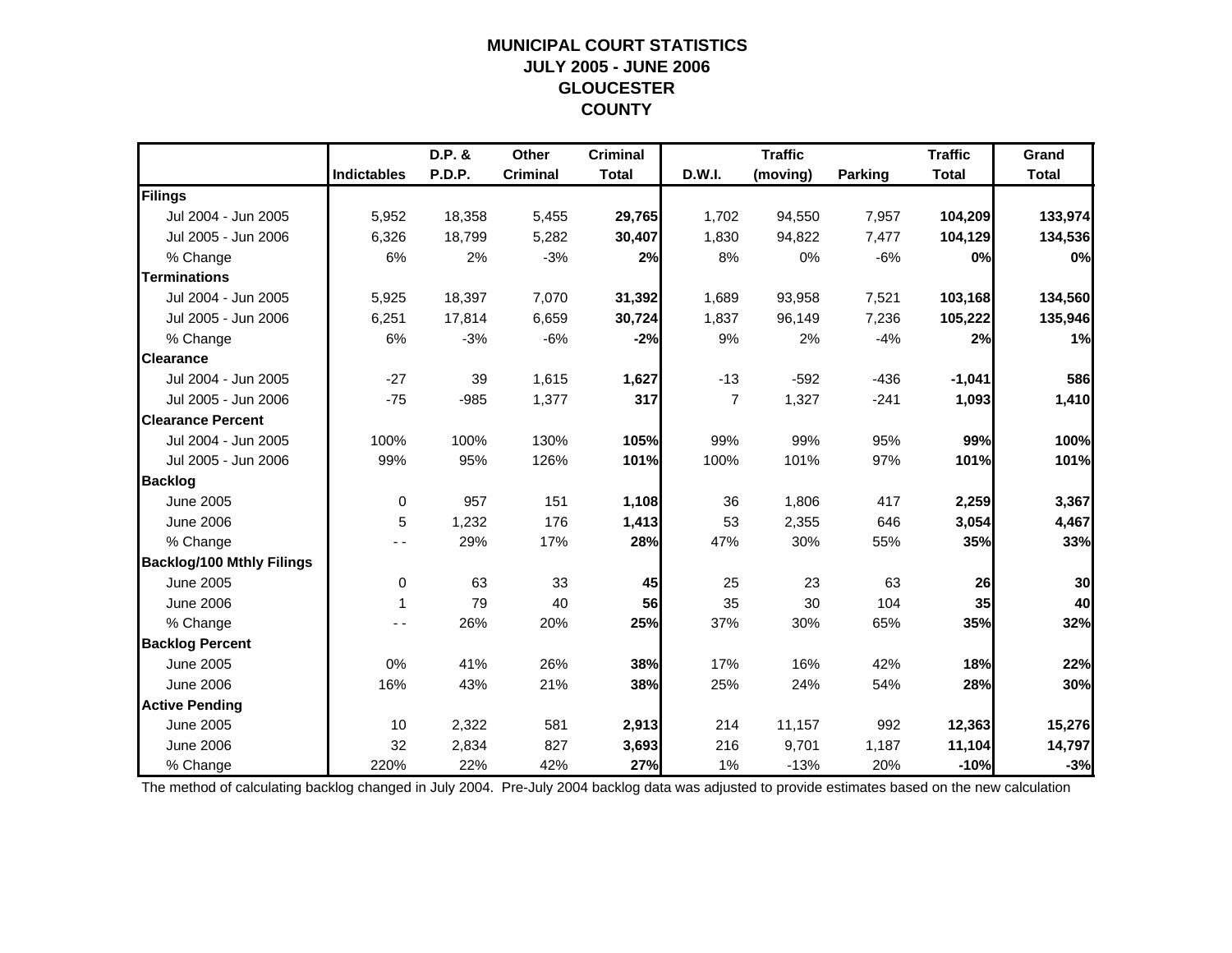#### **MUNICIPAL COURT STATISTICS JULY 2005 - JUNE 2006 HUDSON COUNTY**

|                                  |                    | D.P. &   | Other           | <b>Criminal</b> |               | <b>Traffic</b> |           | <b>Traffic</b> | Grand        |
|----------------------------------|--------------------|----------|-----------------|-----------------|---------------|----------------|-----------|----------------|--------------|
|                                  | <b>Indictables</b> | P.D.P.   | <b>Criminal</b> | <b>Total</b>    | <b>D.W.I.</b> | (moving)       | Parking   | <b>Total</b>   | <b>Total</b> |
| Filings                          |                    |          |                 |                 |               |                |           |                |              |
| Jul 2004 - Jun 2005              | 15,846             | 29,524   | 25,134          | 70,504          | 967           | 107,207        | 1,002,979 | 1,111,153      | 1,181,657    |
| Jul 2005 - Jun 2006              | 17,621             | 28,979   | 30,364          | 76,964          | 989           | 117,146        | 1,032,724 | 1,150,859      | 1,227,823    |
| % Change                         | 11%                | $-2%$    | 21%             | 9%              | 2%            | 9%             | 3%        | 4%             | 4%           |
| <b>Terminations</b>              |                    |          |                 |                 |               |                |           |                |              |
| Jul 2004 - Jun 2005              | 15,710             | 26,015   | 19,853          | 61,578          | 996           | 105,391        | 1,050,741 | 1,157,128      | 1,218,706    |
| Jul 2005 - Jun 2006              | 17,359             | 25,725   | 27,220          | 70,304          | 985           | 118,122        | 1,035,916 | 1,155,023      | 1,225,327    |
| % Change                         | 10%                | $-1%$    | 37%             | 14%             | $-1%$         | 12%            | $-1%$     | 0%             | 1%           |
| <b>Clearance</b>                 |                    |          |                 |                 |               |                |           |                |              |
| Jul 2004 - Jun 2005              | $-136$             | $-3,509$ | $-5,281$        | $-8,926$        | 29            | $-1,816$       | 47,762    | 45,975         | 37,049       |
| Jul 2005 - Jun 2006              | $-262$             | $-3,254$ | $-3,144$        | $-6,660$        | $-4$          | 976            | 3,192     | 4,164          | $-2,496$     |
| <b>Clearance Percent</b>         |                    |          |                 |                 |               |                |           |                |              |
| Jul 2004 - Jun 2005              | 99%                | 88%      | 79%             | 87%             | 103%          | 98%            | 105%      | 104%           | 103%         |
| Jul 2005 - Jun 2006              | 99%                | 89%      | 90%             | 91%             | 100%          | 101%           | 100%      | 100%           | 100%         |
| <b>Backlog</b>                   |                    |          |                 |                 |               |                |           |                |              |
| <b>June 2005</b>                 | 3                  | 2,197    | 1,744           | 3,944           | 43            | 4,311          | 149,108   | 153,462        | 157,406      |
| <b>June 2006</b>                 | 3                  | 2,323    | 900             | 3,226           | 64            | 4,071          | 159,877   | 164,012        | 167,238      |
| % Change                         | 0%                 | 6%       | $-48%$          | $-18%$          | 49%           | $-6%$          | 7%        | 7%             | 6%           |
| <b>Backlog/100 Mthly Filings</b> |                    |          |                 |                 |               |                |           |                |              |
| <b>June 2005</b>                 | $\mathbf 0$        | 89       | 83              | 67              | 53            | 48             | 178       | 166            | 160          |
| <b>June 2006</b>                 | $\Omega$           | 96       | 36              | 50              | 78            | 42             | 186       | 171            | 163          |
| % Change                         | $-10%$             | 8%       | $-57%$          | $-25%$          | 46%           | $-14%$         | 4%        | 3%             | 2%           |
| <b>Backlog Percent</b>           |                    |          |                 |                 |               |                |           |                |              |
| <b>June 2005</b>                 | 12%                | 52%      | 34%             | 42%             | 31%           | 30%            | 64%       | 62%            | 61%          |
| <b>June 2006</b>                 | 12%                | 56%      | 27%             | 43%             | 40%           | 30%            | 66%       | 64%            | 63%          |
| <b>Active Pending</b>            |                    |          |                 |                 |               |                |           |                |              |
| <b>June 2005</b>                 | 25                 | 4,255    | 5,059           | 9,339           | 138           | 14,600         | 233,295   | 248,033        | 257,372      |
| <b>June 2006</b>                 | 26                 | 4,174    | 3,334           | 7,534           | 159           | 13,632         | 243,366   | 257,157        | 264,691      |
| % Change                         | 4%                 | $-2%$    | $-34%$          | $-19%$          | 15%           | $-7%$          | 4%        | 4%             | 3%           |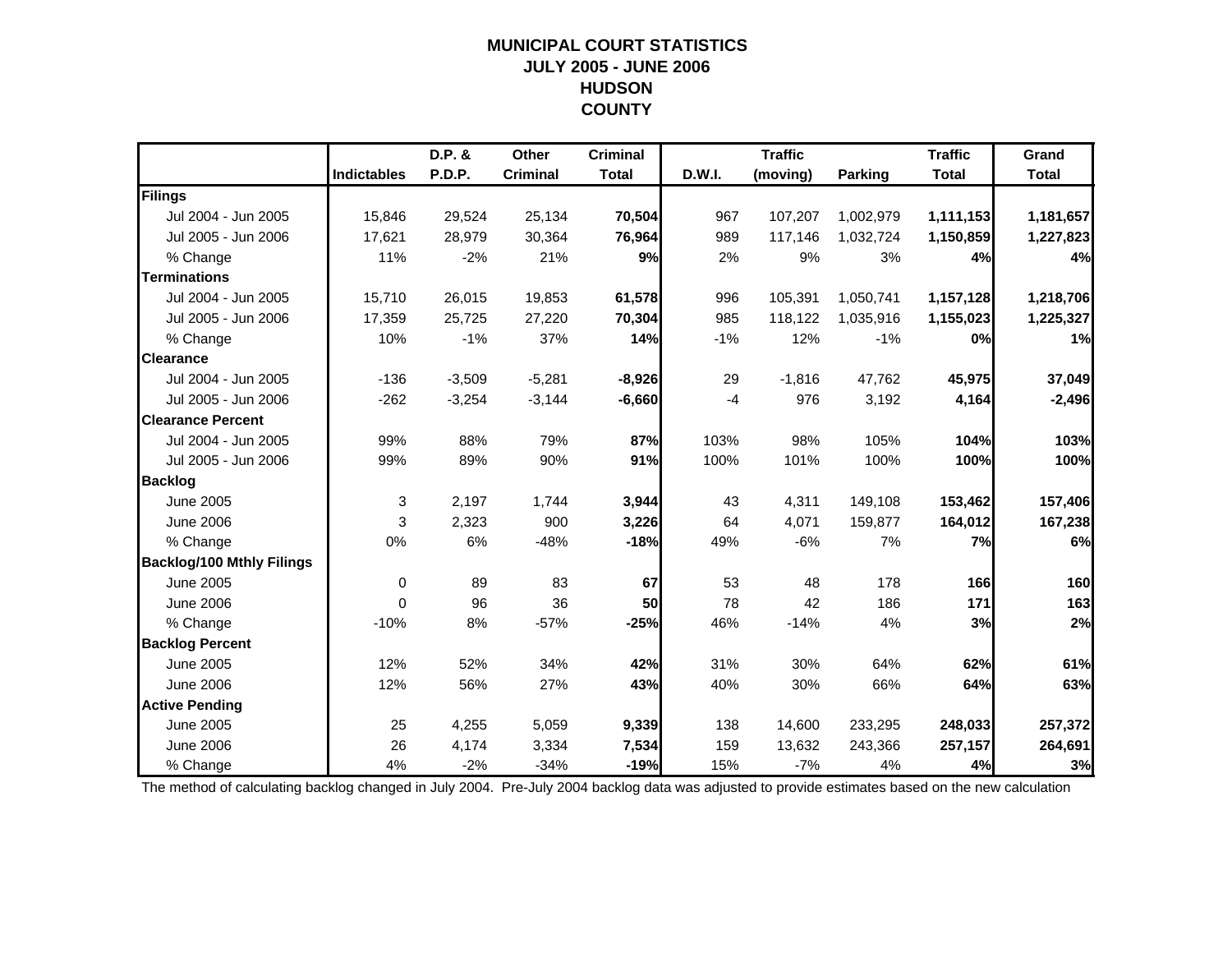## **MUNICIPAL COURT STATISTICSJULY 2005 - JUNE 2006 HUNTERDON COUNTY**

|                                  |                    | D.P. &        | <b>Other</b>    | <b>Criminal</b> |        | <b>Traffic</b> |                | <b>Traffic</b> | Grand        |
|----------------------------------|--------------------|---------------|-----------------|-----------------|--------|----------------|----------------|----------------|--------------|
|                                  | <b>Indictables</b> | <b>P.D.P.</b> | <b>Criminal</b> | <b>Total</b>    | D.W.I. | (moving)       | <b>Parking</b> | <b>Total</b>   | <b>Total</b> |
| Filings                          |                    |               |                 |                 |        |                |                |                |              |
| Jul 2004 - Jun 2005              | 1,319              | 2,747         | 1,509           | 5,575           | 692    | 44,753         | 10,169         | 55,614         | 61,189       |
| Jul 2005 - Jun 2006              | 1,613              | 3,286         | 1,430           | 6,329           | 797    | 48,537         | 8,592          | 57,926         | 64,255       |
| % Change                         | 22%                | 20%           | $-5%$           | 14%             | 15%    | 8%             | $-16%$         | 4%             | 5%           |
| <b>Terminations</b>              |                    |               |                 |                 |        |                |                |                |              |
| Jul 2004 - Jun 2005              | 1,301              | 2,349         | 1,702           | 5,352           | 672    | 44,505         | 10,089         | 55,266         | 60,618       |
| Jul 2005 - Jun 2006              | 1,624              | 2,693         | 1,542           | 5,859           | 792    | 48,713         | 8,664          | 58,169         | 64,028       |
| % Change                         | 25%                | 15%           | $-9%$           | 9%              | 18%    | 9%             | $-14%$         | 5%             | 6%           |
| <b>Clearance</b>                 |                    |               |                 |                 |        |                |                |                |              |
| Jul 2004 - Jun 2005              | $-18$              | $-398$        | 193             | $-223$          | $-20$  | $-248$         | $-80$          | $-348$         | $-571$       |
| Jul 2005 - Jun 2006              | 11                 | $-593$        | 112             | $-470$          | $-5$   | 176            | 72             | 243            | $-227$       |
| <b>Clearance Percent</b>         |                    |               |                 |                 |        |                |                |                |              |
| Jul 2004 - Jun 2005              | 99%                | 86%           | 113%            | 96%             | 97%    | 99%            | 99%            | 99%            | 99%          |
| Jul 2005 - Jun 2006              | 101%               | 82%           | 108%            | 93%             | 99%    | 100%           | 101%           | 100%           | 100%         |
| <b>Backlog</b>                   |                    |               |                 |                 |        |                |                |                |              |
| <b>June 2005</b>                 | 3                  | 291           | 140             | 434             | 59     | 1,351          | 1,140          | 2,550          | 2,984        |
| <b>June 2006</b>                 | 3                  | 316           | 143             | 462             | 80     | 1,640          | 1,236          | 2,956          | 3,418        |
| % Change                         | 0%                 | 9%            | 2%              | 6%              | 36%    | 21%            | 8%             | 16%            | 15%          |
| <b>Backlog/100 Mthly Filings</b> |                    |               |                 |                 |        |                |                |                |              |
| June 2005                        | $\mathbf{3}$       | 127           | 111             | 93              | 102    | 36             | 135            | 55             | 59           |
| <b>June 2006</b>                 | $\overline{2}$     | 115           | 120             | 88              | 120    | 41             | 173            | 61             | 64           |
| % Change                         | $-18%$             | $-9%$         | 8%              | $-6%$           | 18%    | 12%            | 28%            | 11%            | 9%           |
| <b>Backlog Percent</b>           |                    |               |                 |                 |        |                |                |                |              |
| <b>June 2005</b>                 | 17%                | 51%           | 51%             | 50%             | 40%    | 23%            | 63%            | 33%            | 34%          |
| <b>June 2006</b>                 | 38%                | 54%           | 45%             | 51%             | 48%    | 30%            | 72%            | 40%            | 41%          |
| <b>Active Pending</b>            |                    |               |                 |                 |        |                |                |                |              |
| <b>June 2005</b>                 | 18                 | 569           | 274             | 861             | 147    | 5,834          | 1,812          | 7,793          | 8,654        |
| <b>June 2006</b>                 | 8                  | 588           | 315             | 911             | 166    | 5,493          | 1,711          | 7,370          | 8,281        |
| % Change                         | $-56%$             | 3%            | 15%             | 6%              | 13%    | $-6%$          | $-6%$          | $-5%$          | $-4%$        |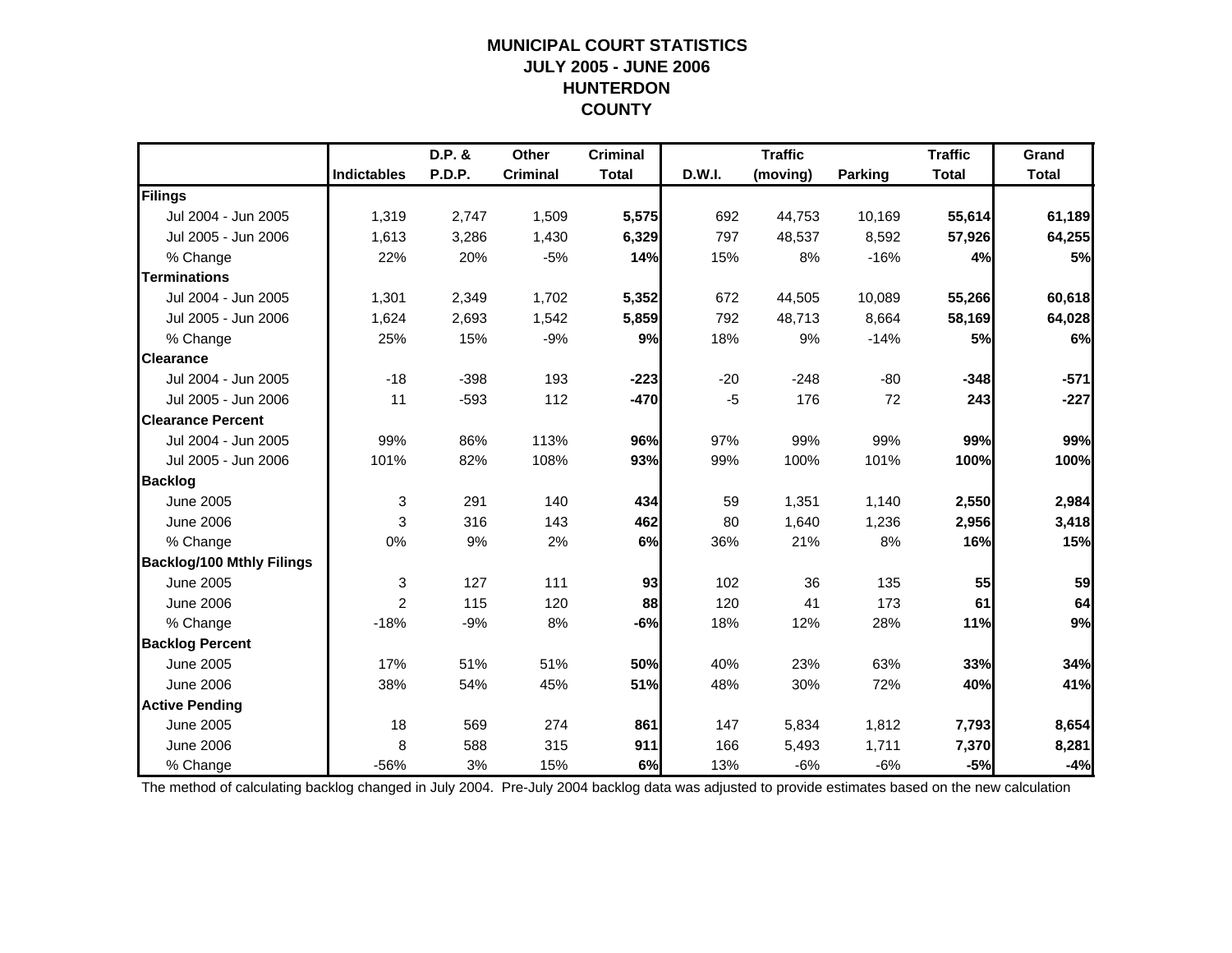## **MUNICIPAL COURT STATISTICSJULY 2005 - JUNE 2006 MERCER COUNTY**

|                                  |                    | D.P. &        | <b>Other</b>    | <b>Criminal</b> |        | <b>Traffic</b> |                | <b>Traffic</b> | Grand        |
|----------------------------------|--------------------|---------------|-----------------|-----------------|--------|----------------|----------------|----------------|--------------|
|                                  | <b>Indictables</b> | <b>P.D.P.</b> | <b>Criminal</b> | <b>Total</b>    | D.W.I. | (moving)       | <b>Parking</b> | <b>Total</b>   | <b>Total</b> |
| Filings                          |                    |               |                 |                 |        |                |                |                |              |
| Jul 2004 - Jun 2005              | 9,845              | 15,297        | 5,810           | 30,952          | 1,194  | 102,564        | 78,986         | 182,744        | 213,696      |
| Jul 2005 - Jun 2006              | 9,566              | 15,769        | 6,595           | 31,930          | 1,519  | 110,494        | 77,853         | 189,866        | 221,796      |
| % Change                         | $-3%$              | 3%            | 14%             | 3%              | 27%    | 8%             | $-1%$          | 4%             | 4%           |
| <b>Terminations</b>              |                    |               |                 |                 |        |                |                |                |              |
| Jul 2004 - Jun 2005              | 9,659              | 17,453        | 8,532           | 35,644          | 1,223  | 102,204        | 77,069         | 180,496        | 216,140      |
| Jul 2005 - Jun 2006              | 9,710              | 19,617        | 9,516           | 38,843          | 1,474  | 108,933        | 76,229         | 186,636        | 225,479      |
| % Change                         | 1%                 | 12%           | 12%             | 9%              | 21%    | 7%             | $-1%$          | 3%             | 4%           |
| <b>Clearance</b>                 |                    |               |                 |                 |        |                |                |                |              |
| Jul 2004 - Jun 2005              | $-186$             | 2,156         | 2,722           | 4,692           | 29     | $-360$         | $-1,917$       | $-2,248$       | 2,444        |
| Jul 2005 - Jun 2006              | 144                | 3,848         | 2,921           | 6,913           | $-45$  | $-1,561$       | $-1,624$       | $-3,230$       | 3,683        |
| <b>Clearance Percent</b>         |                    |               |                 |                 |        |                |                |                |              |
| Jul 2004 - Jun 2005              | 98%                | 114%          | 147%            | 115%            | 102%   | 100%           | 98%            | 99%            | 101%         |
| Jul 2005 - Jun 2006              | 102%               | 124%          | 144%            | 122%            | 97%    | 99%            | 98%            | 98%            | 102%         |
| <b>Backlog</b>                   |                    |               |                 |                 |        |                |                |                |              |
| <b>June 2005</b>                 | 4                  | 4,028         | 786             | 4,818           | 31     | 5,659          | 14,878         | 20,568         | 25,386       |
| <b>June 2006</b>                 | 9                  | 2,597         | 423             | 3,029           | 61     | 6,160          | 16,274         | 22,495         | 25,524       |
| % Change                         | 125%               | $-36%$        | $-46%$          | $-37%$          | 97%    | 9%             | 9%             | 9%             | 1%           |
| <b>Backlog/100 Mthly Filings</b> |                    |               |                 |                 |        |                |                |                |              |
| June 2005                        | 0                  | 316           | 162             | 187             | 31     | 66             | 226            | 135            | 143          |
| <b>June 2006</b>                 | 1                  | 198           | 77              | 114             | 48     | 67             | 251            | 142            | 138          |
| % Change                         | 132%               | $-37%$        | $-53%$          | $-39%$          | 55%    | 1%             | 11%            | 5%             | $-3%$        |
| <b>Backlog Percent</b>           |                    |               |                 |                 |        |                |                |                |              |
| <b>June 2005</b>                 | 10%                | 74%           | 54%             | 69%             | 21%    | 35%            | 71%            | 55%            | 57%          |
| <b>June 2006</b>                 | 24%                | 62%           | 35%             | 56%             | 30%    | 36%            | 72%            | 56%            | 56%          |
| <b>Active Pending</b>            |                    |               |                 |                 |        |                |                |                |              |
| <b>June 2005</b>                 | 39                 | 5,453         | 1,451           | 6,943           | 147    | 16,255         | 20,985         | 37,387         | 44,330       |
| <b>June 2006</b>                 | 37                 | 4,170         | 1,208           | 5,415           | 206    | 17,151         | 22,489         | 39,846         | 45,261       |
| % Change                         | $-5%$              | $-24%$        | $-17%$          | $-22%$          | 40%    | 6%             | 7%             | 7%             | 2%           |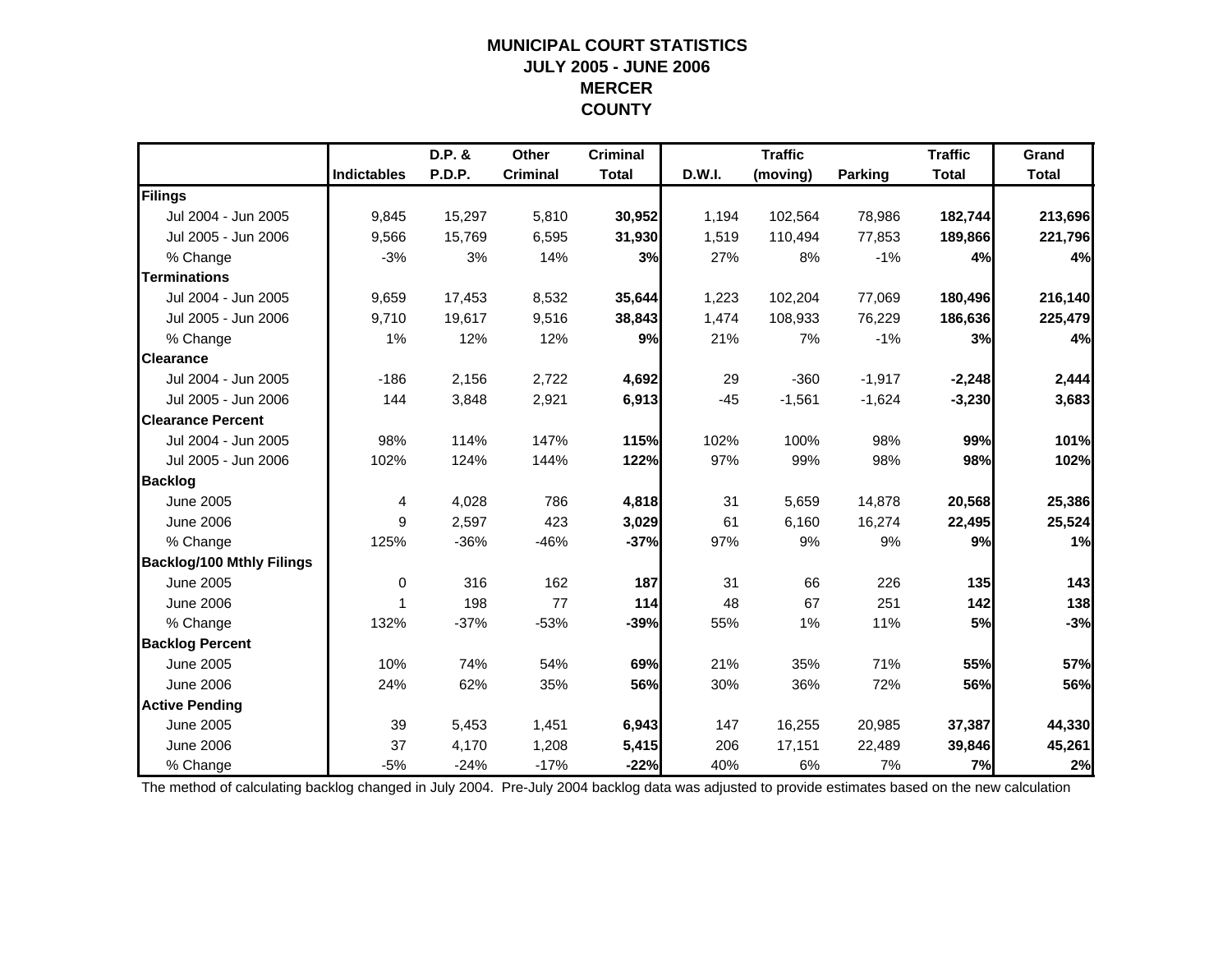## **MUNICIPAL COURT STATISTICSJULY 2005 - JUNE 2006 MIDDLESEX COUNTY**

|                                  |                    | D.P. &   | Other           | <b>Criminal</b> |        | <b>Traffic</b> |                | <b>Traffic</b> | Grand        |
|----------------------------------|--------------------|----------|-----------------|-----------------|--------|----------------|----------------|----------------|--------------|
|                                  | <b>Indictables</b> | P.D.P.   | <b>Criminal</b> | <b>Total</b>    | D.W.I. | (moving)       | <b>Parking</b> | <b>Total</b>   | <b>Total</b> |
| Filings                          |                    |          |                 |                 |        |                |                |                |              |
| Jul 2004 - Jun 2005              | 8,767              | 23,848   | 15,992          | 48,607          | 2,609  | 225,286        | 144,151        | 372,046        | 420,653      |
| Jul 2005 - Jun 2006              | 10,304             | 26,500   | 17,031          | 53,835          | 2,446  | 244,390        | 141,785        | 388,621        | 442,456      |
| % Change                         | 18%                | 11%      | 6%              | 11%             | $-6%$  | 8%             | $-2%$          | 4%             | 5%           |
| <b>Terminations</b>              |                    |          |                 |                 |        |                |                |                |              |
| Jul 2004 - Jun 2005              | 8.450              | 21,946   | 16,452          | 46,848          | 2,628  | 224,441        | 142,045        | 369,114        | 415,962      |
| Jul 2005 - Jun 2006              | 9,897              | 21,709   | 17,918          | 49,524          | 2,200  | 242,540        | 145,294        | 390,034        | 439,558      |
| % Change                         | 17%                | $-1%$    | 9%              | 6%              | $-16%$ | 8%             | 2%             | 6%             | 6%           |
| <b>Clearance</b>                 |                    |          |                 |                 |        |                |                |                |              |
| Jul 2004 - Jun 2005              | $-317$             | $-1,902$ | 460             | $-1,759$        | 19     | $-845$         | $-2,106$       | $-2,932$       | $-4,691$     |
| Jul 2005 - Jun 2006              | $-407$             | $-4,791$ | 887             | $-4,311$        | $-246$ | $-1,850$       | 3,509          | 1,413          | $-2,898$     |
| <b>Clearance Percent</b>         |                    |          |                 |                 |        |                |                |                |              |
| Jul 2004 - Jun 2005              | 96%                | 92%      | 103%            | 96%             | 101%   | 100%           | 99%            | 99%            | 99%          |
| Jul 2005 - Jun 2006              | 96%                | 82%      | 105%            | 92%             | 90%    | 99%            | 102%           | 100%           | 99%          |
| <b>Backlog</b>                   |                    |          |                 |                 |        |                |                |                |              |
| <b>June 2005</b>                 | $\overline{c}$     | 2,597    | 921             | 3,520           | 271    | 7,792          | 18,121         | 26,184         | 29,704       |
| <b>June 2006</b>                 | 13                 | 3,235    | 1,277           | 4,525           | 598    | 9,069          | 13,844         | 23,511         | 28,036       |
| % Change                         | 550%               | 25%      | 39%             | 29%             | 121%   | 16%            | $-24%$         | $-10%$         | $-6%$        |
| <b>Backlog/100 Mthly Filings</b> |                    |          |                 |                 |        |                |                |                |              |
| <b>June 2005</b>                 | $\mathbf 0$        | 131      | 69              | 87              | 125    | 42             | 151            | 84             | 85           |
| <b>June 2006</b>                 | 2                  | 146      | 90              | 101             | 293    | 45             | 117            | 73             | 76           |
| % Change                         | 453%               | 12%      | 30%             | 16%             | 135%   | 7%             | $-22%$         | $-14%$         | $-10%$       |
| <b>Backlog Percent</b>           |                    |          |                 |                 |        |                |                |                |              |
| <b>June 2005</b>                 | 5%                 | 59%      | 35%             | 50%             | 48%    | 26%            | 63%            | 45%            | 45%          |
| <b>June 2006</b>                 | 24%                | 61%      | 39%             | 53%             | 67%    | 30%            | 56%            | 42%            | 43%          |
| <b>Active Pending</b>            |                    |          |                 |                 |        |                |                |                |              |
| <b>June 2005</b>                 | 39                 | 4,386    | 2,657           | 7,082           | 570    | 29,448         | 28,622         | 58,640         | 65,722       |
| <b>June 2006</b>                 | 55                 | 5,290    | 3,234           | 8,579           | 890    | 30,669         | 24,663         | 56,222         | 64,801       |
| % Change                         | 41%                | 21%      | 22%             | 21%             | 56%    | 4%             | $-14%$         | $-4%$          | $-1%$        |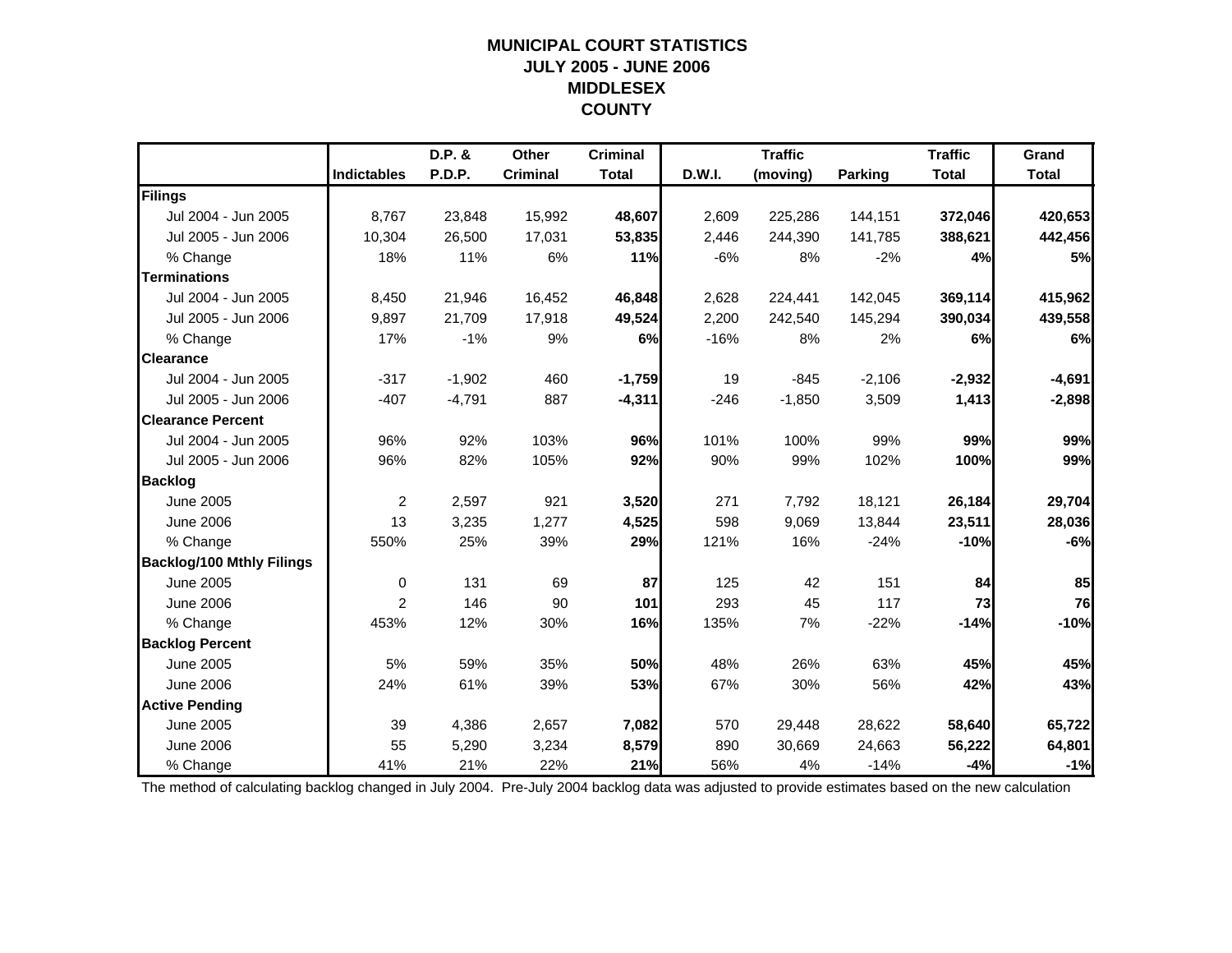## **MUNICIPAL COURT STATISTICSJULY 2005 - JUNE 2006 MONMOUTH COUNTY**

|                                  |                    | D.P. &   | Other           | <b>Criminal</b> |        | <b>Traffic</b> |                | <b>Traffic</b> | Grand        |
|----------------------------------|--------------------|----------|-----------------|-----------------|--------|----------------|----------------|----------------|--------------|
|                                  | <b>Indictables</b> | P.D.P.   | <b>Criminal</b> | <b>Total</b>    | D.W.I. | (moving)       | <b>Parking</b> | <b>Total</b>   | <b>Total</b> |
| Filings                          |                    |          |                 |                 |        |                |                |                |              |
| Jul 2004 - Jun 2005              | 13,572             | 31,278   | 15,022          | 59,872          | 3,326  | 192,386        | 58,851         | 254,563        | 314,435      |
| Jul 2005 - Jun 2006              | 13,011             | 31,101   | 16,045          | 60,157          | 3,076  | 195,404        | 65,702         | 264,182        | 324,339      |
| % Change                         | $-4%$              | $-1%$    | 7%              | 0%              | $-8%$  | 2%             | 12%            | 4%             | 3%           |
| <b>Terminations</b>              |                    |          |                 |                 |        |                |                |                |              |
| Jul 2004 - Jun 2005              | 13,387             | 28,110   | 18,201          | 59,698          | 3,403  | 193,630        | 56,194         | 253,227        | 312,925      |
| Jul 2005 - Jun 2006              | 12,805             | 27,650   | 19,265          | 59,720          | 3,298  | 197,552        | 64,525         | 265,375        | 325,095      |
| % Change                         | $-4%$              | $-2%$    | 6%              | 0%              | $-3%$  | 2%             | 15%            | 5%             | 4%           |
| <b>Clearance</b>                 |                    |          |                 |                 |        |                |                |                |              |
| Jul 2004 - Jun 2005              | $-185$             | $-3,168$ | 3,179           | $-174$          | 77     | 1,244          | $-2,657$       | $-1,336$       | $-1,510$     |
| Jul 2005 - Jun 2006              | $-206$             | $-3,451$ | 3,220           | $-437$          | 222    | 2,148          | $-1,177$       | 1,193          | 756          |
| <b>Clearance Percent</b>         |                    |          |                 |                 |        |                |                |                |              |
| Jul 2004 - Jun 2005              | 99%                | 90%      | 121%            | 100%            | 102%   | 101%           | 95%            | 99%            | 100%         |
| Jul 2005 - Jun 2006              | 98%                | 89%      | 120%            | 99%             | 107%   | 101%           | 98%            | 100%           | 100%         |
| <b>Backlog</b>                   |                    |          |                 |                 |        |                |                |                |              |
| June 2005                        | 16                 | 3,057    | 790             | 3,863           | 328    | 6,227          | 2,271          | 8,826          | 12,689       |
| <b>June 2006</b>                 | 16                 | 2,614    | 908             | 3,538           | 262    | 5,358          | 3,545          | 9,165          | 12,703       |
| % Change                         | 0%                 | $-14%$   | 15%             | $-8%$           | $-20%$ | $-14%$         | 56%            | 4%             | 0%           |
| <b>Backlog/100 Mthly Filings</b> |                    |          |                 |                 |        |                |                |                |              |
| June 2005                        | 1                  | 117      | 63              | 77              | 118    | 39             | 46             | 42             | 48           |
| <b>June 2006</b>                 | 1                  | 101      | 68              | 71              | 102    | 33             | 65             | 42             | 47           |
| % Change                         | 4%                 | $-14%$   | 8%              | $-9%$           | $-14%$ | $-15%$         | 40%            | 0%             | $-3%$        |
| <b>Backlog Percent</b>           |                    |          |                 |                 |        |                |                |                |              |
| <b>June 2005</b>                 | 26%                | 52%      | 32%             | 46%             | 44%    | 25%            | 28%            | 26%            | 30%          |
| <b>June 2006</b>                 | 30%                | 51%      | 36%             | 46%             | 41%    | 24%            | 40%            | 28%            | 32%          |
| <b>Active Pending</b>            |                    |          |                 |                 |        |                |                |                |              |
| <b>June 2005</b>                 | 62                 | 5.843    | 2,481           | 8,386           | 747    | 24,828         | 8,173          | 33,748         | 42,134       |
| <b>June 2006</b>                 | 53                 | 5,112    | 2,540           | 7,705           | 634    | 22,799         | 8,915          | 32,348         | 40,053       |
| % Change                         | $-15%$             | $-13%$   | 2%              | $-8%$           | $-15%$ | $-8%$          | 9%             | $-4%$          | $-5%$        |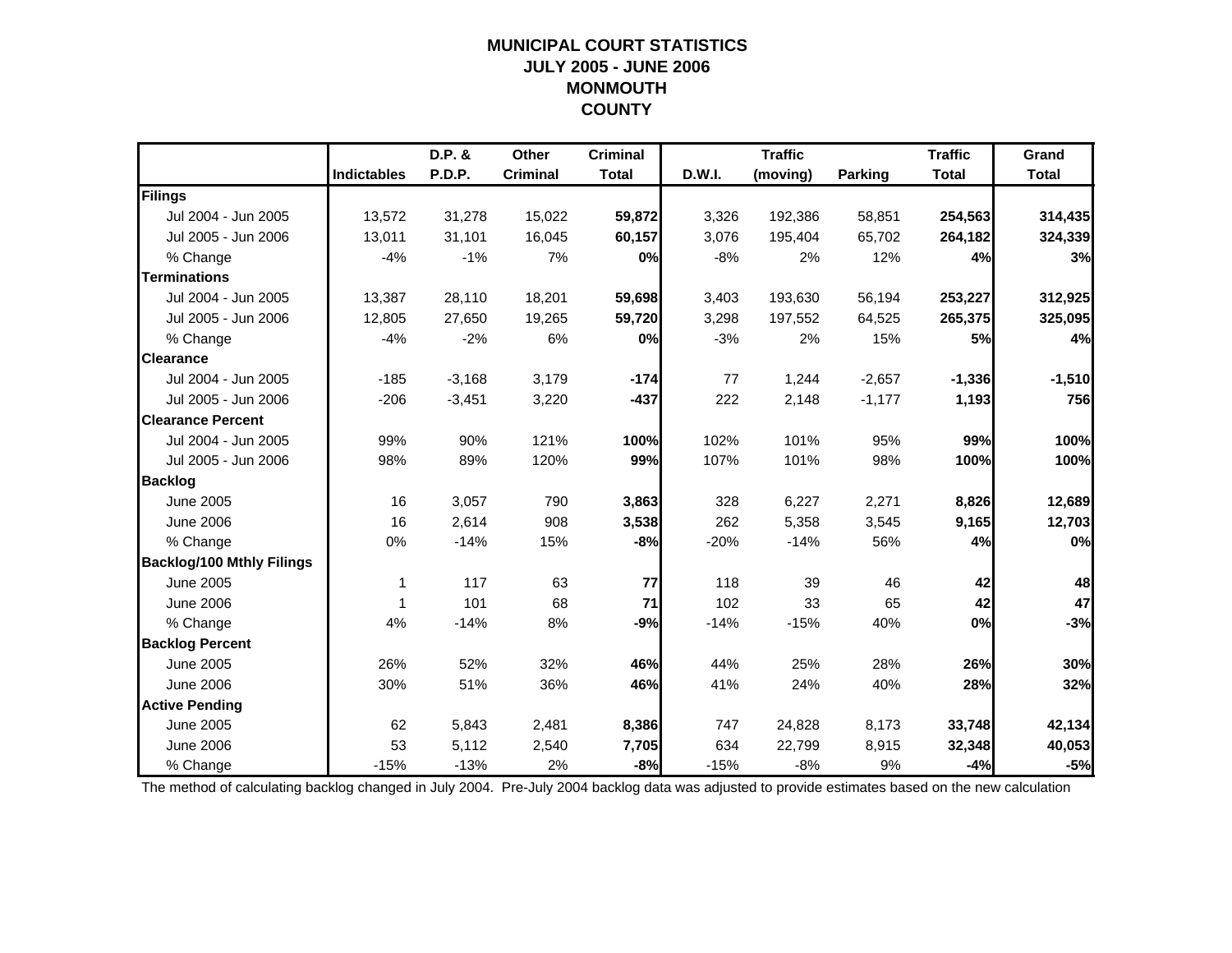#### **MUNICIPAL COURT STATISTICS JULY 2005 - JUNE 2006 MORRIS COUNTY**

|                                  |                    | $D.P.$ & | Other           | <b>Criminal</b> |               | <b>Traffic</b> |                | <b>Traffic</b> | Grand        |
|----------------------------------|--------------------|----------|-----------------|-----------------|---------------|----------------|----------------|----------------|--------------|
|                                  | <b>Indictables</b> | P.D.P.   | <b>Criminal</b> | <b>Total</b>    | <b>D.W.I.</b> | (moving)       | <b>Parking</b> | <b>Total</b>   | <b>Total</b> |
| Filings                          |                    |          |                 |                 |               |                |                |                |              |
| Jul 2004 - Jun 2005              | 5,888              | 11,818   | 12,648          | 30,354          | 2,664         | 146,461        | 59,937         | 209,062        | 239,416      |
| Jul 2005 - Jun 2006              | 5,772              | 11,332   | 13,625          | 30,729          | 2,504         | 152,596        | 58,594         | 213,694        | 244,423      |
| % Change                         | $-2%$              | $-4%$    | 8%              | 1%              | $-6%$         | 4%             | $-2%$          | 2%             | 2%           |
| <b>Terminations</b>              |                    |          |                 |                 |               |                |                |                |              |
| Jul 2004 - Jun 2005              | 5,780              | 10,151   | 13,010          | 28,941          | 2,686         | 146,697        | 58,779         | 208,162        | 237,103      |
| Jul 2005 - Jun 2006              | 5,686              | 9,508    | 13,833          | 29,027          | 2,491         | 150,458        | 57,627         | 210,576        | 239,603      |
| % Change                         | $-2%$              | $-6%$    | 6%              | 0%              | $-7%$         | 3%             | $-2%$          | 1%             | 1%           |
| <b>Clearance</b>                 |                    |          |                 |                 |               |                |                |                |              |
| Jul 2004 - Jun 2005              | $-108$             | $-1,667$ | 362             | $-1,413$        | 22            | 236            | $-1,158$       | $-900$         | $-2,313$     |
| Jul 2005 - Jun 2006              | $-86$              | $-1,824$ | 208             | $-1,702$        | $-13$         | $-2,138$       | $-967$         | $-3,118$       | $-4,820$     |
| <b>Clearance Percent</b>         |                    |          |                 |                 |               |                |                |                |              |
| Jul 2004 - Jun 2005              | 98%                | 86%      | 103%            | 95%             | 101%          | 100%           | 98%            | 100%           | 99%          |
| Jul 2005 - Jun 2006              | 99%                | 84%      | 102%            | 94%             | 99%           | 99%            | 98%            | 99%            | 98%          |
| <b>Backlog</b>                   |                    |          |                 |                 |               |                |                |                |              |
| <b>June 2005</b>                 | 9                  | 1,234    | 453             | 1,696           | 173           | 3,059          | 1,838          | 5,070          | 6,766        |
| <b>June 2006</b>                 | 6                  | 1,376    | 508             | 1,890           | 318           | 5,023          | 2,492          | 7,833          | 9,723        |
| % Change                         | $-33%$             | 12%      | 12%             | 11%             | 84%           | 64%            | 36%            | 54%            | 44%          |
| <b>Backlog/100 Mthly Filings</b> |                    |          |                 |                 |               |                |                |                |              |
| <b>June 2005</b>                 | $\overline{2}$     | 125      | 43              | 67              | 78            | 25             | 37             | 29             | 34           |
| <b>June 2006</b>                 | 1                  | 146      | 45              | 74              | 152           | 40             | 51             | 44             | 48           |
| % Change                         | $-32%$             | 16%      | 4%              | 10%             | 96%           | 58%            | 39%            | 51%            | 41%          |
| <b>Backlog Percent</b>           |                    |          |                 |                 |               |                |                |                |              |
| <b>June 2005</b>                 | 38%                | 59%      | 29%             | 46%             | 36%           | 20%            | 33%            | 24%            | 27%          |
| <b>June 2006</b>                 | 25%                | 61%      | 27%             | 46%             | 55%           | 30%            | 40%            | 33%            | 35%          |
| <b>Active Pending</b>            |                    |          |                 |                 |               |                |                |                |              |
| <b>June 2005</b>                 | 24                 | 2,109    | 1,545           | 3,678           | 483           | 15,106         | 5,532          | 21,121         | 24,799       |
| <b>June 2006</b>                 | 24                 | 2,258    | 1,857           | 4,139           | 583           | 16,825         | 6,180          | 23,588         | 27,727       |
| % Change                         | 0%                 | 7%       | 20%             | 13%             | 21%           | 11%            | 12%            | 12%            | 12%          |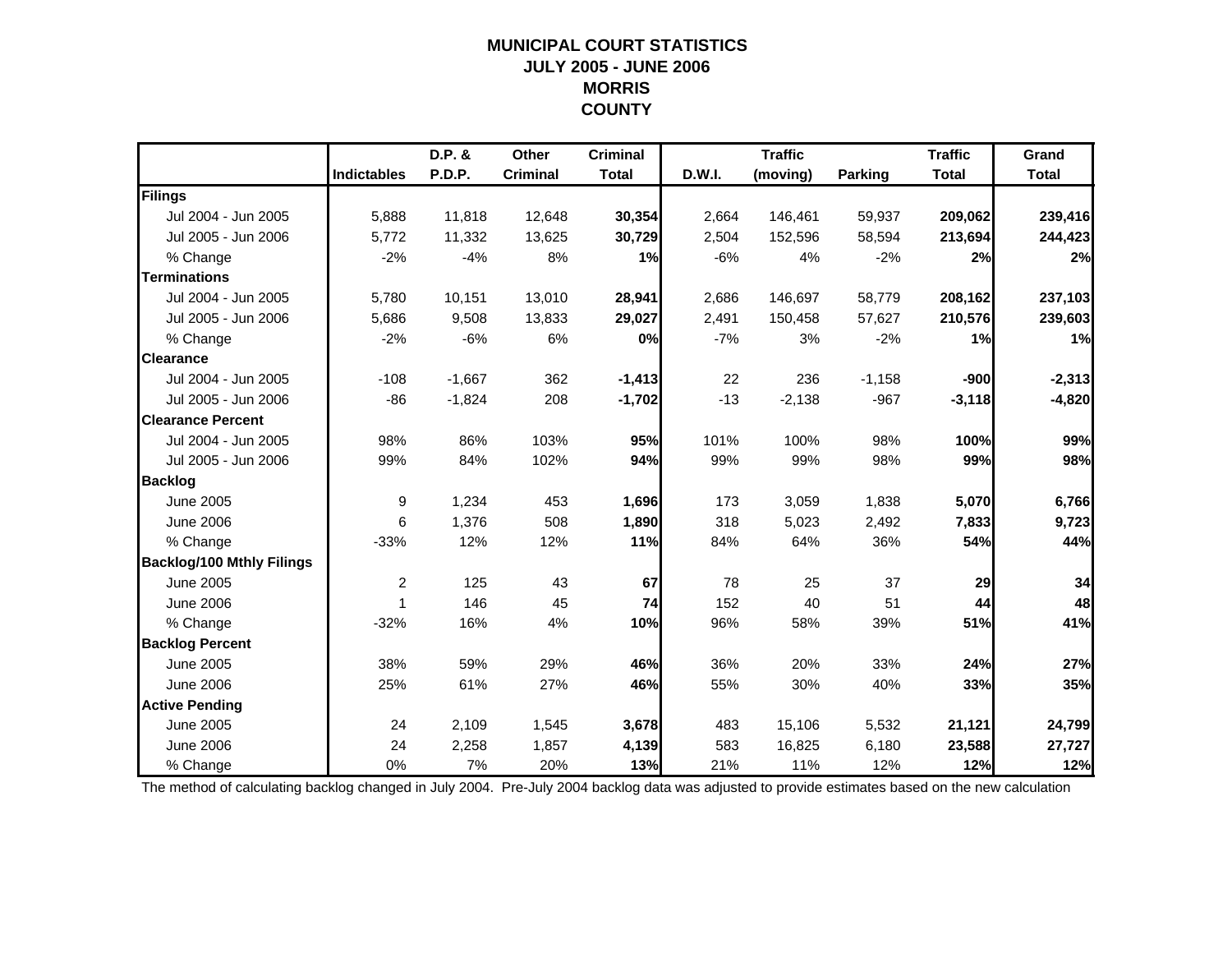## **MUNICIPAL COURT STATISTICSJULY 2005 - JUNE 2006 OCEAN COUNTY**

|                                  |                    | D.P. &   | Other           | <b>Criminal</b> |        | <b>Traffic</b> |          | <b>Traffic</b> | Grand        |
|----------------------------------|--------------------|----------|-----------------|-----------------|--------|----------------|----------|----------------|--------------|
|                                  | <b>Indictables</b> | P.D.P.   | <b>Criminal</b> | <b>Total</b>    | D.W.I. | (moving)       | Parking  | <b>Total</b>   | <b>Total</b> |
| Filings                          |                    |          |                 |                 |        |                |          |                |              |
| Jul 2004 - Jun 2005              | 7,710              | 20,429   | 12,569          | 40,708          | 2,715  | 115,755        | 71,255   | 189,725        | 230,433      |
| Jul 2005 - Jun 2006              | 7,925              | 19,676   | 14,035          | 41,636          | 2,647  | 121,753        | 70,175   | 194,575        | 236,211      |
| % Change                         | 3%                 | $-4%$    | 12%             | 2%              | $-3%$  | 5%             | $-2%$    | 3%             | 3%           |
| <b>Terminations</b>              |                    |          |                 |                 |        |                |          |                |              |
| Jul 2004 - Jun 2005              | 7,635              | 19,696   | 14,508          | 41,839          | 2,746  | 116,797        | 69,647   | 189,190        | 231,029      |
| Jul 2005 - Jun 2006              | 7,901              | 18,496   | 16,373          | 42,770          | 2,738  | 121,296        | 75,165   | 199,199        | 241,969      |
| % Change                         | 3%                 | $-6%$    | 13%             | 2%              | 0%     | 4%             | 8%       | 5%             | 5%           |
| <b>Clearance</b>                 |                    |          |                 |                 |        |                |          |                |              |
| Jul 2004 - Jun 2005              | $-75$              | $-733$   | 1,939           | 1,131           | 31     | 1,042          | $-1,608$ | $-535$         | 596          |
| Jul 2005 - Jun 2006              | $-24$              | $-1,180$ | 2,338           | 1,134           | 91     | $-457$         | 4,990    | 4,624          | 5,758        |
| <b>Clearance Percent</b>         |                    |          |                 |                 |        |                |          |                |              |
| Jul 2004 - Jun 2005              | 99%                | 96%      | 115%            | 103%            | 101%   | 101%           | 98%      | 100%           | 100%         |
| Jul 2005 - Jun 2006              | 100%               | 94%      | 117%            | 103%            | 103%   | 100%           | 107%     | 102%           | 102%         |
| <b>Backlog</b>                   |                    |          |                 |                 |        |                |          |                |              |
| <b>June 2005</b>                 | 1                  | 1,160    | 450             | 1,611           | 178    | 2,621          | 2,075    | 4,874          | 6,485        |
| <b>June 2006</b>                 | -1                 | 1,105    | 375             | 1,481           | 183    | 2,387          | 821      | 3,391          | 4,872        |
| % Change                         | 0%                 | $-5%$    | $-17%$          | $-8%$           | 3%     | $-9%$          | $-60%$   | $-30%$         | $-25%$       |
| <b>Backlog/100 Mthly Filings</b> |                    |          |                 |                 |        |                |          |                |              |
| June 2005                        | 0                  | 68       | 43              | 47              | 79     | 27             | 35       | 31             | 34           |
| <b>June 2006</b>                 | 0                  | 67       | 32              | 43              | 83     | 24             | 14       | 21             | 25           |
| % Change                         | $-3%$              | $-1%$    | $-25%$          | $-10%$          | 5%     | $-13%$         | $-60%$   | $-32%$         | $-27%$       |
| <b>Backlog Percent</b>           |                    |          |                 |                 |        |                |          |                |              |
| <b>June 2005</b>                 | 9%                 | 36%      | 20%             | 29%             | 33%    | 18%            | 17%      | 18%            | 20%          |
| <b>June 2006</b>                 | 10%                | 40%      | 16%             | 28%             | 37%    | 17%            | 10%      | 14%            | 17%          |
| <b>Active Pending</b>            |                    |          |                 |                 |        |                |          |                |              |
| <b>June 2005</b>                 | 11                 | 3,234    | 2,233           | 5,478           | 546    | 14,172         | 11,934   | 26,652         | 32,130       |
| <b>June 2006</b>                 | 10                 | 2,795    | 2,401           | 5,206           | 492    | 14,359         | 8,538    | 23,389         | 28,595       |
| % Change                         | $-9%$              | $-14%$   | 8%              | $-5%$           | $-10%$ | $1\%$          | $-28%$   | $-12%$         | $-11%$       |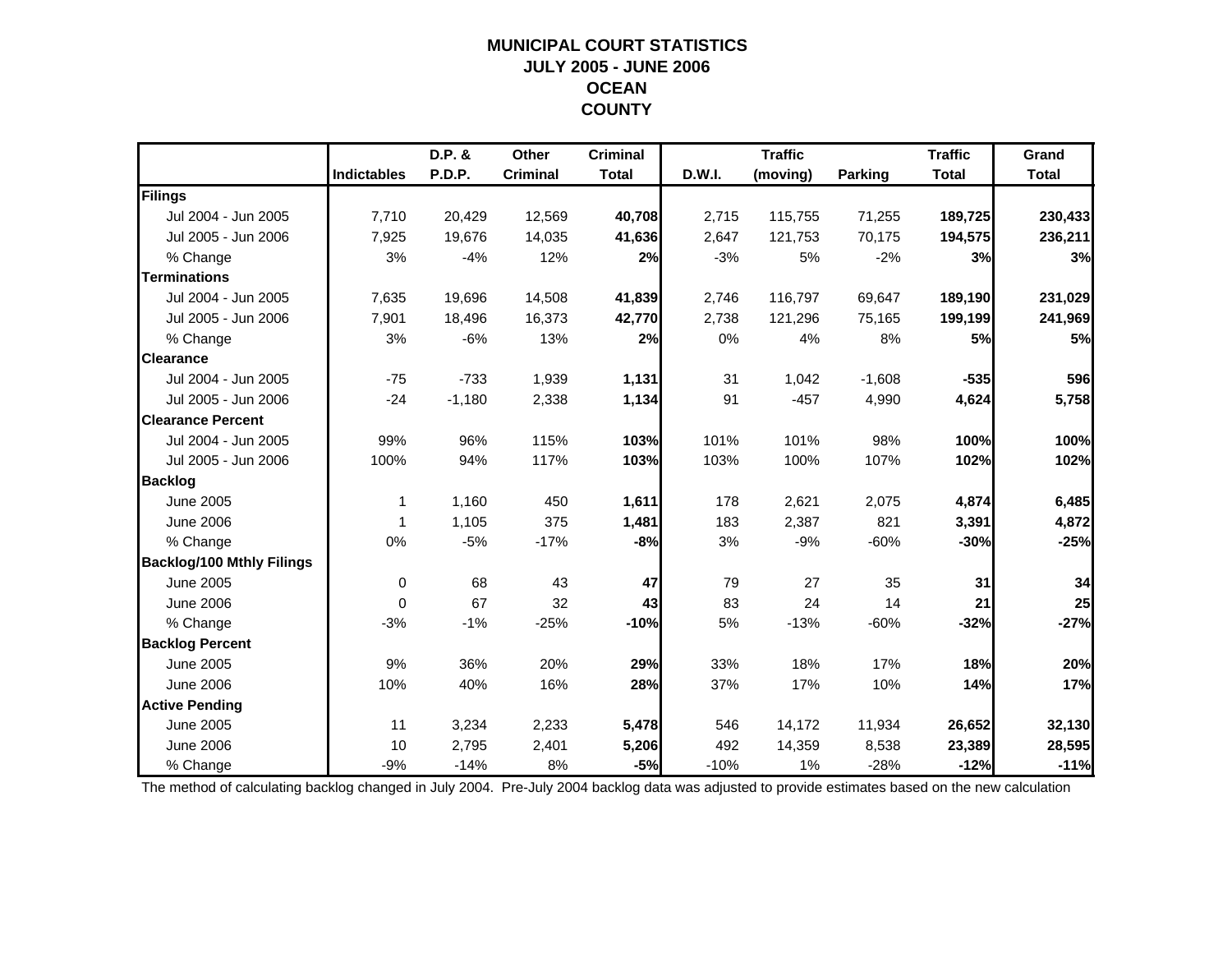## **MUNICIPAL COURT STATISTICSJULY 2005 - JUNE 2006 PASSAIC COUNTY**

|                                  |                    | D.P. &   | Other           | <b>Criminal</b> |        | <b>Traffic</b> |                | <b>Traffic</b> | Grand        |
|----------------------------------|--------------------|----------|-----------------|-----------------|--------|----------------|----------------|----------------|--------------|
|                                  | <b>Indictables</b> | P.D.P.   | <b>Criminal</b> | <b>Total</b>    | D.W.I. | (moving)       | <b>Parking</b> | <b>Total</b>   | <b>Total</b> |
| Filings                          |                    |          |                 |                 |        |                |                |                |              |
| Jul 2004 - Jun 2005              | 15,993             | 22,668   | 13,287          | 51,948          | 1,760  | 125,377        | 192,232        | 319,369        | 371,317      |
| Jul 2005 - Jun 2006              | 17,500             | 21,309   | 13,391          | 52,200          | 1,590  | 137,168        | 170,355        | 309,113        | 361,313      |
| % Change                         | 9%                 | $-6%$    | 1%              | 0%              | $-10%$ | 9%             | $-11%$         | $-3%$          | $-3%$        |
| <b>Terminations</b>              |                    |          |                 |                 |        |                |                |                |              |
| Jul 2004 - Jun 2005              | 15.649             | 19,521   | 13,859          | 49,029          | 1,698  | 122,688        | 186,367        | 310,753        | 359,782      |
| Jul 2005 - Jun 2006              | 17,334             | 19,635   | 13,766          | 50,735          | 1,664  | 131,792        | 173,613        | 307,069        | 357,804      |
| % Change                         | 11%                | 1%       | $-1%$           | 3%              | $-2%$  | 7%             | $-7%$          | $-1%$          | $-1%$        |
| <b>Clearance</b>                 |                    |          |                 |                 |        |                |                |                |              |
| Jul 2004 - Jun 2005              | $-344$             | $-3,147$ | 572             | $-2,919$        | $-62$  | $-2,689$       | $-5,865$       | $-8,616$       | $-11,535$    |
| Jul 2005 - Jun 2006              | $-166$             | $-1,674$ | 375             | $-1,465$        | 74     | $-5,376$       | 3,258          | $-2,044$       | $-3,509$     |
| <b>Clearance Percent</b>         |                    |          |                 |                 |        |                |                |                |              |
| Jul 2004 - Jun 2005              | 98%                | 86%      | 104%            | 94%             | 96%    | 98%            | 97%            | 97%            | 97%          |
| Jul 2005 - Jun 2006              | 99%                | 92%      | 103%            | 97%             | 105%   | 96%            | 102%           | 99%            | 99%          |
| <b>Backlog</b>                   |                    |          |                 |                 |        |                |                |                |              |
| <b>June 2005</b>                 | 59                 | 6,561    | 2,148           | 8,768           | 165    | 8,207          | 17,803         | 26,175         | 34,943       |
| <b>June 2006</b>                 | 47                 | 4,930    | 1,794           | 6,771           | 149    | 13,192         | 15,561         | 28,902         | 35,673       |
| % Change                         | $-20%$             | $-25%$   | $-16%$          | $-23%$          | $-10%$ | 61%            | $-13%$         | 10%            | 2%           |
| <b>Backlog/100 Mthly Filings</b> |                    |          |                 |                 |        |                |                |                |              |
| <b>June 2005</b>                 | 4                  | 347      | 194             | 203             | 113    | 79             | 111            | 98             | 113          |
| <b>June 2006</b>                 | 3                  | 278      | 161             | 156             | 112    | 115            | 110            | $112$          | 118          |
| % Change                         | $-27%$             | $-20%$   | $-17%$          | $-23%$          | 0%     | 47%            | $-1%$          | 14%            | 5%           |
| <b>Backlog Percent</b>           |                    |          |                 |                 |        |                |                |                |              |
| <b>June 2005</b>                 | 25%                | 73%      | 64%             | 70%             | 45%    | 40%            | 54%            | 48%            | 52%          |
| <b>June 2006</b>                 | 60%                | 71%      | 58%             | 67%             | 42%    | 50%            | 54%            | 52%            | 54%          |
| <b>Active Pending</b>            |                    |          |                 |                 |        |                |                |                |              |
| <b>June 2005</b>                 | 234                | 8,969    | 3,357           | 12,560          | 368    | 20,736         | 32,909         | 54,013         | 66,573       |
| <b>June 2006</b>                 | 78                 | 6,919    | 3,067           | 10,064          | 354    | 26,198         | 29,036         | 55,588         | 65,652       |
| % Change                         | $-67%$             | $-23%$   | $-9%$           | $-20%$          | $-4%$  | 26%            | $-12%$         | 3%             | $-1%$        |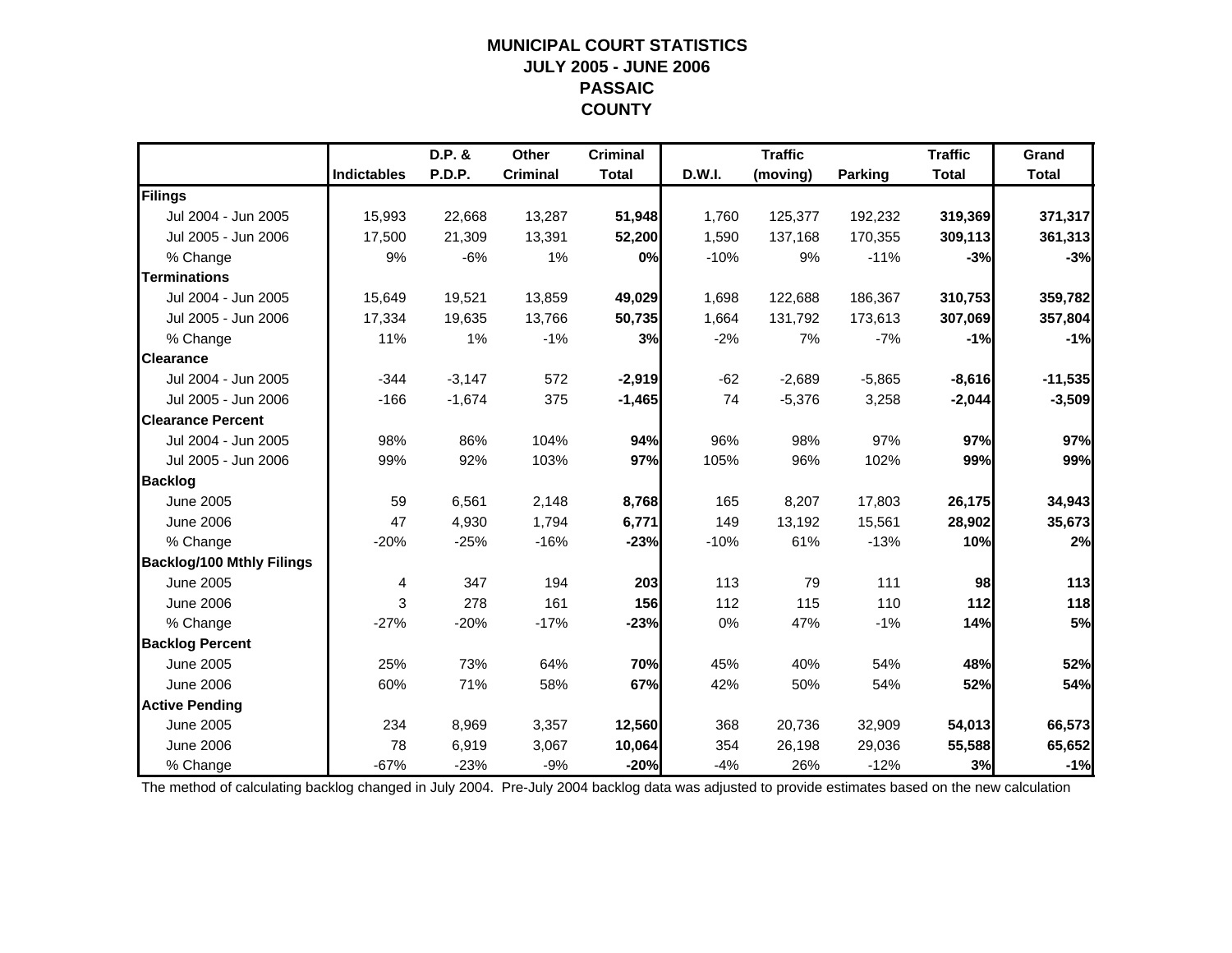## **MUNICIPAL COURT STATISTICSJULY 2005 - JUNE 2006 SALEMCOUNTY**

|                                  |                    | D.P. &        | Other           | <b>Criminal</b> |        | <b>Traffic</b> |         | <b>Traffic</b> | Grand        |
|----------------------------------|--------------------|---------------|-----------------|-----------------|--------|----------------|---------|----------------|--------------|
|                                  | <b>Indictables</b> | <b>P.D.P.</b> | <b>Criminal</b> | <b>Total</b>    | D.W.I. | (moving)       | Parking | <b>Total</b>   | <b>Total</b> |
| Filings                          |                    |               |                 |                 |        |                |         |                |              |
| Jul 2004 - Jun 2005              | 2,433              | 4,023         | 1,685           | 8,141           | 428    | 24,495         | 1,623   | 26,546         | 34,687       |
| Jul 2005 - Jun 2006              | 2,864              | 4,038         | 1,680           | 8,582           | 434    | 23,829         | 2,121   | 26,384         | 34,966       |
| % Change                         | 18%                | 0%            | 0%              | 5%              | 1%     | $-3%$          | 31%     | $-1%$          | 1%           |
| <b>Terminations</b>              |                    |               |                 |                 |        |                |         |                |              |
| Jul 2004 - Jun 2005              | 2,422              | 4,203         | 1,923           | 8,548           | 408    | 24,607         | 1,493   | 26,508         | 35,056       |
| Jul 2005 - Jun 2006              | 2,856              | 4,303         | 1,986           | 9,145           | 442    | 23,823         | 2,112   | 26,377         | 35,522       |
| % Change                         | 18%                | 2%            | 3%              | 7%              | 8%     | $-3%$          | 41%     | 0%             | 1%           |
| <b>Clearance</b>                 |                    |               |                 |                 |        |                |         |                |              |
| Jul 2004 - Jun 2005              | $-11$              | 180           | 238             | 407             | $-20$  | 112            | $-130$  | $-38$          | 369          |
| Jul 2005 - Jun 2006              | -8                 | 265           | 306             | 563             | 8      | $-6$           | -9      | $-7$           | 556          |
| <b>Clearance Percent</b>         |                    |               |                 |                 |        |                |         |                |              |
| Jul 2004 - Jun 2005              | 100%               | 104%          | 114%            | 105%            | 95%    | 100%           | 92%     | 100%           | 101%         |
| Jul 2005 - Jun 2006              | 100%               | 107%          | 118%            | 107%            | 102%   | 100%           | 100%    | 100%           | 102%         |
| <b>Backlog</b>                   |                    |               |                 |                 |        |                |         |                |              |
| <b>June 2005</b>                 | $\mathbf 0$        | 191           | 40              | 231             | 26     | 525            | 68      | 619            | 850          |
| <b>June 2006</b>                 | $\Omega$           | 129           | 48              | 177             | 31     | 428            | 120     | 579            | 756          |
| % Change                         |                    | $-32%$        | 20%             | $-23%$          | 19%    | $-18%$         | 76%     | $-6%$          | $-11%$       |
| <b>Backlog/100 Mthly Filings</b> |                    |               |                 |                 |        |                |         |                |              |
| <b>June 2005</b>                 | $\mathbf 0$        | 57            | 28              | 34              | 73     | 26             | 50      | 28             | 29           |
| <b>June 2006</b>                 | $\Omega$           | 38            | 34              | 25              | 86     | 22             | 68      | 26             | 26           |
| % Change                         |                    | $-33%$        | 20%             | $-27%$          | 18%    | $-16%$         | 35%     | $-6%$          | $-12%$       |
| <b>Backlog Percent</b>           |                    |               |                 |                 |        |                |         |                |              |
| <b>June 2005</b>                 | 0%                 | 42%           | 17%             | 33%             | 38%    | 21%            | 28%     | 22%            | 24%          |
| <b>June 2006</b>                 | 0%                 | 30%           | 28%             | 29%             | 42%    | 18%            | 50%     | 22%            | 23%          |
| <b>Active Pending</b>            |                    |               |                 |                 |        |                |         |                |              |
| <b>June 2005</b>                 | 9                  | 453           | 238             | 700             | 68     | 2,517          | 240     | 2,825          | 3,525        |
| <b>June 2006</b>                 | 3                  | 435           | 173             | 611             | 73     | 2,328          | 239     | 2,640          | 3,251        |
| % Change                         | $-67%$             | $-4%$         | $-27%$          | $-13%$          | 7%     | $-8%$          | 0%      | $-7%$          | $-8%$        |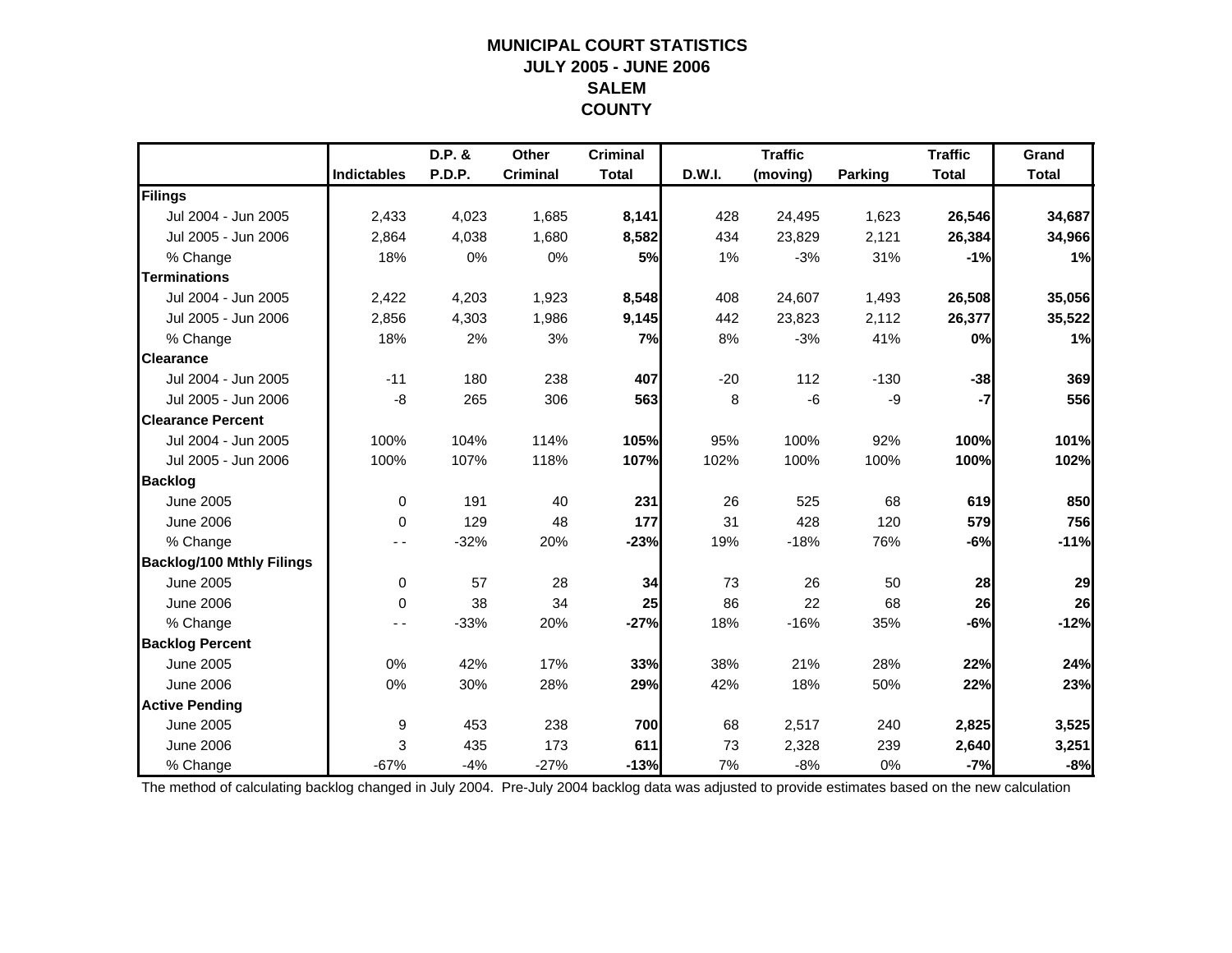## **MUNICIPAL COURT STATISTICSJULY 2005 - JUNE 2006 SOMERSET COUNTY**

|                                  |                    | D.P. &        | Other           | <b>Criminal</b> |               | <b>Traffic</b> |                | <b>Traffic</b> | Grand        |
|----------------------------------|--------------------|---------------|-----------------|-----------------|---------------|----------------|----------------|----------------|--------------|
|                                  | <b>Indictables</b> | <b>P.D.P.</b> | <b>Criminal</b> | <b>Total</b>    | <b>D.W.I.</b> | (moving)       | <b>Parking</b> | <b>Total</b>   | <b>Total</b> |
| Filings                          |                    |               |                 |                 |               |                |                |                |              |
| Jul 2004 - Jun 2005              | 2,483              | 6,328         | 3,659           | 12,470          | 1,182         | 79,156         | 22,653         | 102,991        | 115,461      |
| Jul 2005 - Jun 2006              | 2,391              | 6,555         | 4,427           | 13,373          | 1,056         | 81,556         | 25,991         | 108,603        | 121,976      |
| % Change                         | $-4%$              | 4%            | 21%             | 7%              | $-11%$        | 3%             | 15%            | 5%             | 6%           |
| <b>Terminations</b>              |                    |               |                 |                 |               |                |                |                |              |
| Jul 2004 - Jun 2005              | 2,428              | 6,025         | 4,185           | 12,638          | 1,224         | 80,995         | 22,596         | 104,815        | 117,453      |
| Jul 2005 - Jun 2006              | 2,369              | 6,350         | 4,844           | 13,563          | 1,090         | 81,486         | 25,794         | 108,370        | 121,933      |
| % Change                         | $-2%$              | 5%            | 16%             | 7%              | $-11%$        | 1%             | 14%            | 3%             | 4%           |
| <b>Clearance</b>                 |                    |               |                 |                 |               |                |                |                |              |
| Jul 2004 - Jun 2005              | $-55$              | $-303$        | 526             | 168             | 42            | 1,839          | $-57$          | 1,824          | 1,992        |
| Jul 2005 - Jun 2006              | $-22$              | $-205$        | 417             | 190             | 34            | $-70$          | $-197$         | $-233$         | $-43$        |
| <b>Clearance Percent</b>         |                    |               |                 |                 |               |                |                |                |              |
| Jul 2004 - Jun 2005              | 98%                | 95%           | 114%            | 101%            | 104%          | 102%           | 100%           | 102%           | 102%         |
| Jul 2005 - Jun 2006              | 99%                | 97%           | 109%            | 101%            | 103%          | 100%           | 99%            | 100%           | 100%         |
| <b>Backlog</b>                   |                    |               |                 |                 |               |                |                |                |              |
| <b>June 2005</b>                 | 6                  | 904           | 190             | 1,100           | 67            | 2,520          | 873            | 3,460          | 4,560        |
| <b>June 2006</b>                 | $\overline{7}$     | 847           | 155             | 1,009           | 91            | 2,658          | 1,246          | 3,995          | 5,004        |
| % Change                         | 17%                | $-6%$         | $-18%$          | $-8%$           | 36%           | 5%             | 43%            | 15%            | 10%          |
| <b>Backlog/100 Mthly Filings</b> |                    |               |                 |                 |               |                |                |                |              |
| <b>June 2005</b>                 | 3                  | 171           | 62              | 106             | 68            | 38             | 46             | 40             | 47           |
| <b>June 2006</b>                 | 4                  | 155           | 42              | 91              | 103           | 39             | 58             | 44             | 49           |
| % Change                         | 21%                | $-10%$        | $-33%$          | $-14%$          | 52%           | 2%             | 24%            | 9%             | 4%           |
| <b>Backlog Percent</b>           |                    |               |                 |                 |               |                |                |                |              |
| <b>June 2005</b>                 | 55%                | 56%           | 35%             | 51%             | 33%           | 26%            | 35%            | 28%            | 32%          |
| <b>June 2006</b>                 | 58%                | 58%           | 29%             | 50%             | 41%           | 29%            | 46%            | 33%            | 35%          |
| <b>Active Pending</b>            |                    |               |                 |                 |               |                |                |                |              |
| <b>June 2005</b>                 | 11                 | 1,617         | 542             | 2,170           | 205           | 9,558          | 2,475          | 12,238         | 14,408       |
| <b>June 2006</b>                 | 12                 | 1,467         | 533             | 2,012           | 221           | 9,212          | 2,721          | 12,154         | 14,166       |
| % Change                         | 9%                 | $-9%$         | $-2%$           | $-7%$           | 8%            | $-4%$          | 10%            | $-1%$          | $-2%$        |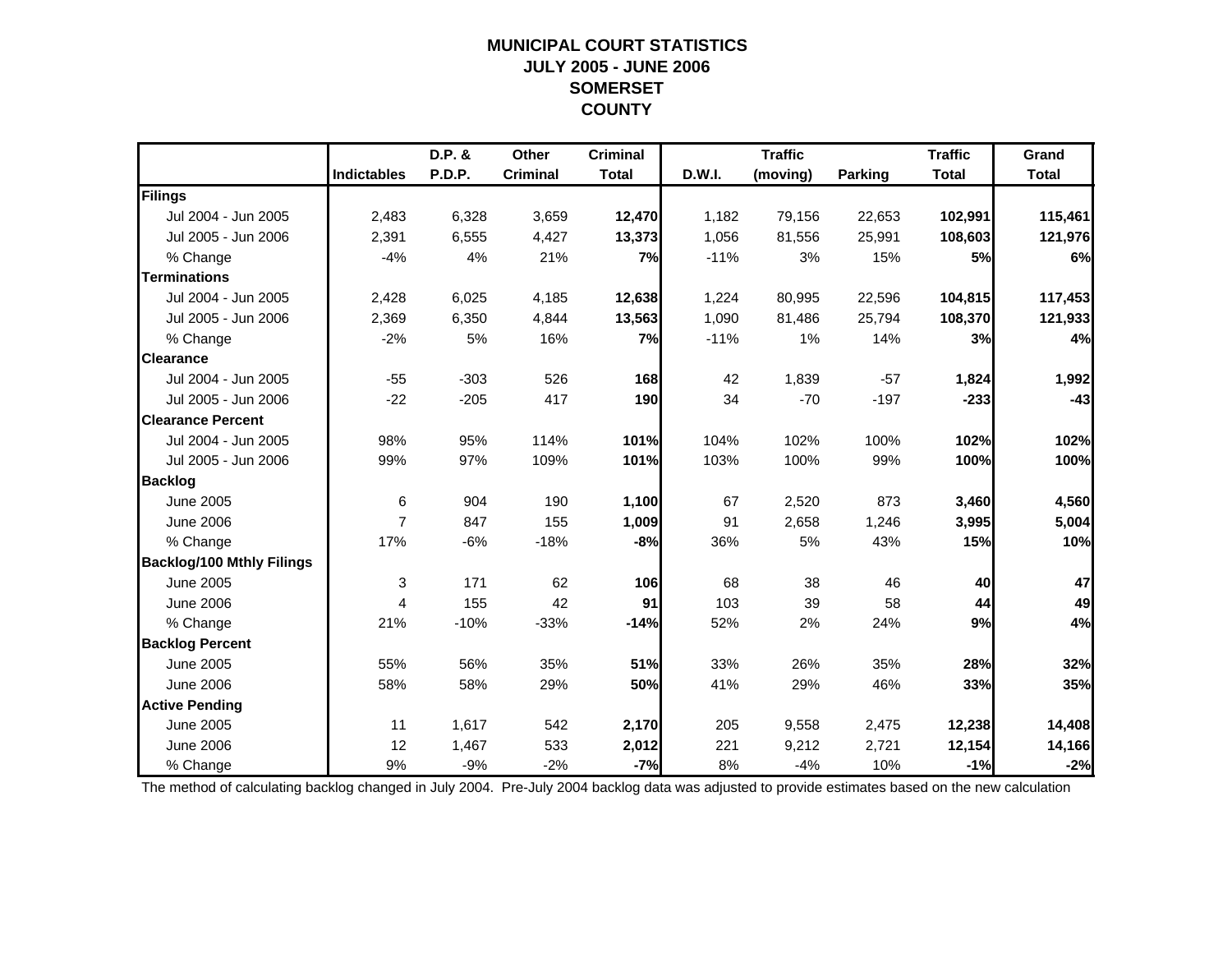## **MUNICIPAL COURT STATISTICSJULY 2005 - JUNE 2006 SUSSEX COUNTY**

|                                  |                    | D.P. &        | Other           | <b>Criminal</b> |        | <b>Traffic</b> |                | <b>Traffic</b> | Grand        |
|----------------------------------|--------------------|---------------|-----------------|-----------------|--------|----------------|----------------|----------------|--------------|
|                                  | <b>Indictables</b> | <b>P.D.P.</b> | <b>Criminal</b> | <b>Total</b>    | D.W.I. | (moving)       | <b>Parking</b> | <b>Total</b>   | <b>Total</b> |
| Filings                          |                    |               |                 |                 |        |                |                |                |              |
| Jul 2004 - Jun 2005              | 1,607              | 3,873         | 2,361           | 7,841           | 873    | 28,143         | 3,175          | 32,191         | 40,032       |
| Jul 2005 - Jun 2006              | 1,533              | 3,898         | 1,994           | 7,425           | 845    | 28,365         | 2,884          | 32,094         | 39,519       |
| % Change                         | $-5%$              | 1%            | $-16%$          | $-5%$           | $-3%$  | 1%             | $-9%$          | 0%             | $-1%$        |
| <b>Terminations</b>              |                    |               |                 |                 |        |                |                |                |              |
| Jul 2004 - Jun 2005              | 1,565              | 4,110         | 2,431           | 8,106           | 858    | 28,216         | 3,155          | 32,229         | 40,335       |
| Jul 2005 - Jun 2006              | 1,483              | 4,006         | 2,002           | 7,491           | 835    | 28,518         | 2,861          | 32,214         | 39,705       |
| % Change                         | $-5%$              | $-3%$         | $-18%$          | $-8%$           | $-3%$  | 1%             | $-9%$          | 0%             | $-2%$        |
| <b>Clearance</b>                 |                    |               |                 |                 |        |                |                |                |              |
| Jul 2004 - Jun 2005              | $-42$              | 237           | 70              | 265             | $-15$  | 73             | $-20$          | 38             | 303          |
| Jul 2005 - Jun 2006              | $-50$              | 108           | 8               | 66              | $-10$  | 153            | $-23$          | 120            | 186          |
| <b>Clearance Percent</b>         |                    |               |                 |                 |        |                |                |                |              |
| Jul 2004 - Jun 2005              | 97%                | 106%          | 103%            | 103%            | 98%    | 100%           | 99%            | 100%           | 101%         |
| Jul 2005 - Jun 2006              | 97%                | 103%          | 100%            | 101%            | 99%    | 101%           | 99%            | 100%           | 100%         |
| <b>Backlog</b>                   |                    |               |                 |                 |        |                |                |                |              |
| <b>June 2005</b>                 | $\mathbf 1$        | 335           | 130             | 466             | 69     | 739            | 113            | 921            | 1,387        |
| <b>June 2006</b>                 | $\overline{7}$     | 331           | 144             | 482             | 93     | 770            | 188            | 1,051          | 1,533        |
| % Change                         | 600%               | $-1%$         | 11%             | 3%              | 35%    | 4%             | 66%            | 14%            | 11%          |
| <b>Backlog/100 Mthly Filings</b> |                    |               |                 |                 |        |                |                |                |              |
| <b>June 2005</b>                 | 1                  | 104           | 66              | 71              | 95     | 32             | 43             | 34             | 42           |
| <b>June 2006</b>                 | 5                  | 102           | 87              | 78              | 132    | 33             | 78             | 39             | 47           |
| % Change                         | 634%               | $-2%$         | 31%             | 9%              | 39%    | 3%             | 83%            | 14%            | 12%          |
| <b>Backlog Percent</b>           |                    |               |                 |                 |        |                |                |                |              |
| <b>June 2005</b>                 | 33%                | 50%           | 42%             | 47%             | 37%    | 22%            | 35%            | 24%            | 29%          |
| <b>June 2006</b>                 | 70%                | 46%           | 42%             | 45%             | 48%    | 25%            | 57%            | 29%            | 33%          |
| <b>Active Pending</b>            |                    |               |                 |                 |        |                |                |                |              |
| <b>June 2005</b>                 | 3                  | 672           | 307             | 982             | 187    | 3,366          | 322            | 3,875          | 4,857        |
| <b>June 2006</b>                 | 10                 | 714           | 342             | 1,066           | 193    | 3,074          | 331            | 3,598          | 4,664        |
| % Change                         | 233%               | 6%            | 11%             | 9%              | 3%     | $-9%$          | 3%             | $-7%$          | $-4%$        |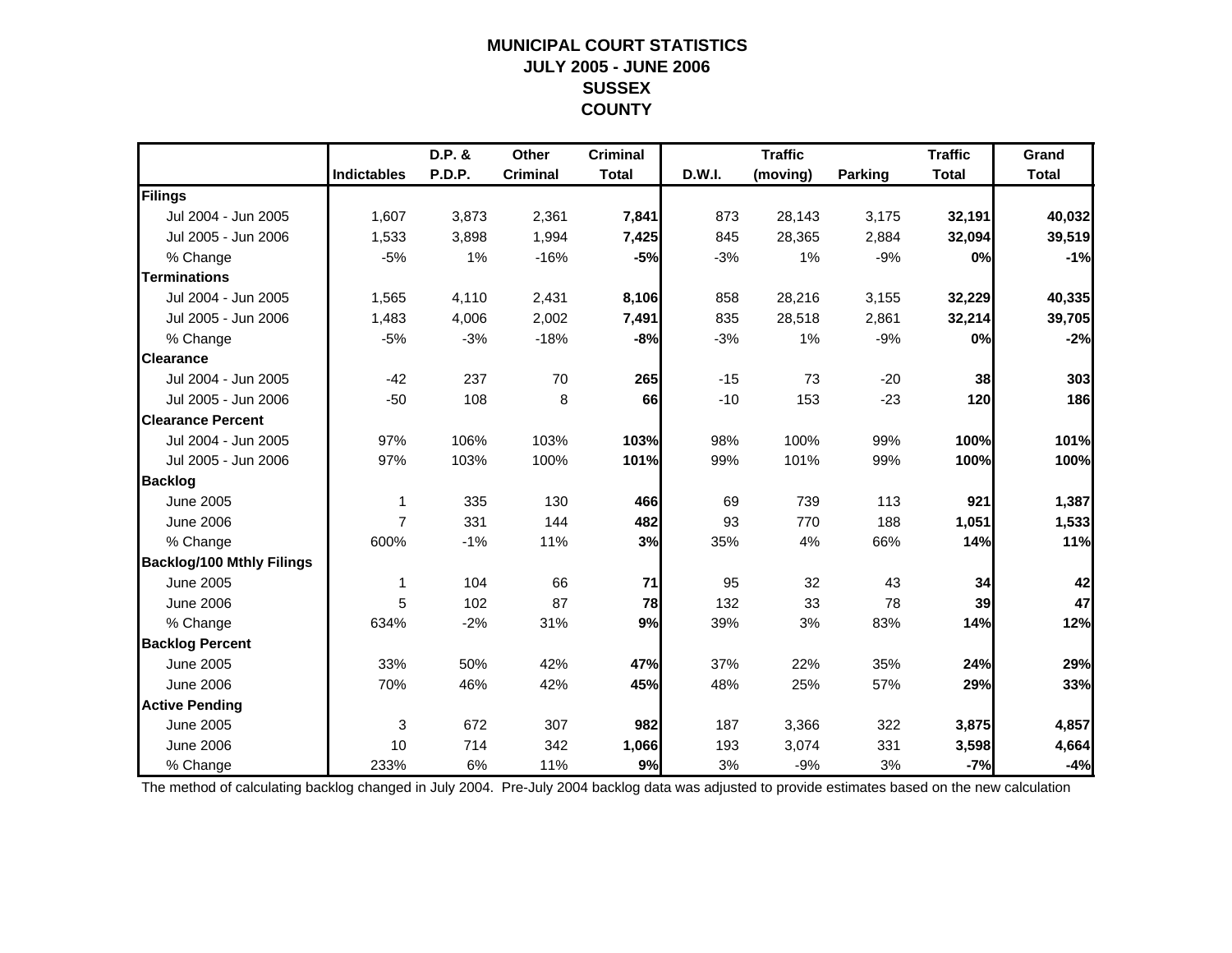## **MUNICIPAL COURT STATISTICSJULY 2005 - JUNE 2006 UNION COUNTY**

|                                  |                    | D.P. &   | Other           | <b>Criminal</b> |        | <b>Traffic</b> |                | <b>Traffic</b> | Grand        |
|----------------------------------|--------------------|----------|-----------------|-----------------|--------|----------------|----------------|----------------|--------------|
|                                  | <b>Indictables</b> | P.D.P.   | <b>Criminal</b> | <b>Total</b>    | D.W.I. | (moving)       | <b>Parking</b> | <b>Total</b>   | <b>Total</b> |
| Filings                          |                    |          |                 |                 |        |                |                |                |              |
| Jul 2004 - Jun 2005              | 13,132             | 19,166   | 9,031           | 41,329          | 1,198  | 136,679        | 211,470        | 349,347        | 390,676      |
| Jul 2005 - Jun 2006              | 12,045             | 17,665   | 10,806          | 40,516          | 1,427  | 150,491        | 211,528        | 363,446        | 403,962      |
| % Change                         | $-8%$              | $-8%$    | 20%             | $-2%$           | 19%    | 10%            | 0%             | 4%             | 3%           |
| <b>Terminations</b>              |                    |          |                 |                 |        |                |                |                |              |
| Jul 2004 - Jun 2005              | 13,002             | 16,077   | 10,014          | 39,093          | 1,209  | 132,361        | 214,009        | 347,579        | 386,672      |
| Jul 2005 - Jun 2006              | 11,976             | 16,886   | 11,888          | 40,750          | 1,406  | 155,772        | 212,568        | 369,746        | 410,496      |
| % Change                         | $-8%$              | 5%       | 19%             | 4%              | 16%    | 18%            | $-1%$          | 6%             | 6%           |
| <b>Clearance</b>                 |                    |          |                 |                 |        |                |                |                |              |
| Jul 2004 - Jun 2005              | $-130$             | $-3,089$ | 983             | $-2,236$        | 11     | $-4,318$       | 2,539          | $-1,768$       | $-4,004$     |
| Jul 2005 - Jun 2006              | $-69$              | $-779$   | 1,082           | 234             | $-21$  | 5,281          | 1,040          | 6,300          | 6,534        |
| <b>Clearance Percent</b>         |                    |          |                 |                 |        |                |                |                |              |
| Jul 2004 - Jun 2005              | 99%                | 84%      | 111%            | 95%             | 101%   | 97%            | 101%           | 99%            | 99%          |
| Jul 2005 - Jun 2006              | 99%                | 96%      | 110%            | 101%            | 99%    | 104%           | 100%           | 102%           | 102%         |
| <b>Backlog</b>                   |                    |          |                 |                 |        |                |                |                |              |
| <b>June 2005</b>                 | 5                  | 5,020    | 1,358           | 6,383           | 55     | 9,446          | 13,445         | 22,946         | 29,329       |
| <b>June 2006</b>                 | 22                 | 3,576    | 1,137           | 4,735           | 92     | 4,296          | 12,545         | 16,933         | 21,668       |
| % Change                         | 340%               | $-29%$   | $-16%$          | $-26%$          | 67%    | $-55%$         | $-7%$          | $-26%$         | $-26%$       |
| <b>Backlog/100 Mthly Filings</b> |                    |          |                 |                 |        |                |                |                |              |
| June 2005                        | 0                  | 314      | 180             | 185             | 55     | 83             | 76             | 79             | 90           |
| <b>June 2006</b>                 | $\overline{2}$     | 243      | 126             | 140             | 77     | 34             | 71             | 56             | 64           |
| % Change                         | 380%               | $-23%$   | $-30%$          | $-24%$          | 40%    | $-59%$         | $-7%$          | -29%           | $-29%$       |
| <b>Backlog Percent</b>           |                    |          |                 |                 |        |                |                |                |              |
| <b>June 2005</b>                 | 20%                | 73%      | 54%             | 68%             | 32%    | 42%            | 46%            | 44%            | 48%          |
| <b>June 2006</b>                 | 65%                | 72%      | 50%             | 66%             | 43%    | 26%            | 43%            | 37%            | 41%          |
| <b>Active Pending</b>            |                    |          |                 |                 |        |                |                |                |              |
| <b>June 2005</b>                 | 25                 | 6,864    | 2,530           | 9,419           | 171    | 22,568         | 29,446         | 52,185         | 61,604       |
| <b>June 2006</b>                 | 34                 | 4,935    | 2,254           | 7,223           | 213    | 16,803         | 29,168         | 46,184         | 53,407       |
| % Change                         | 36%                | $-28%$   | $-11%$          | $-23%$          | 25%    | $-26%$         | $-1%$          | $-11%$         | $-13%$       |